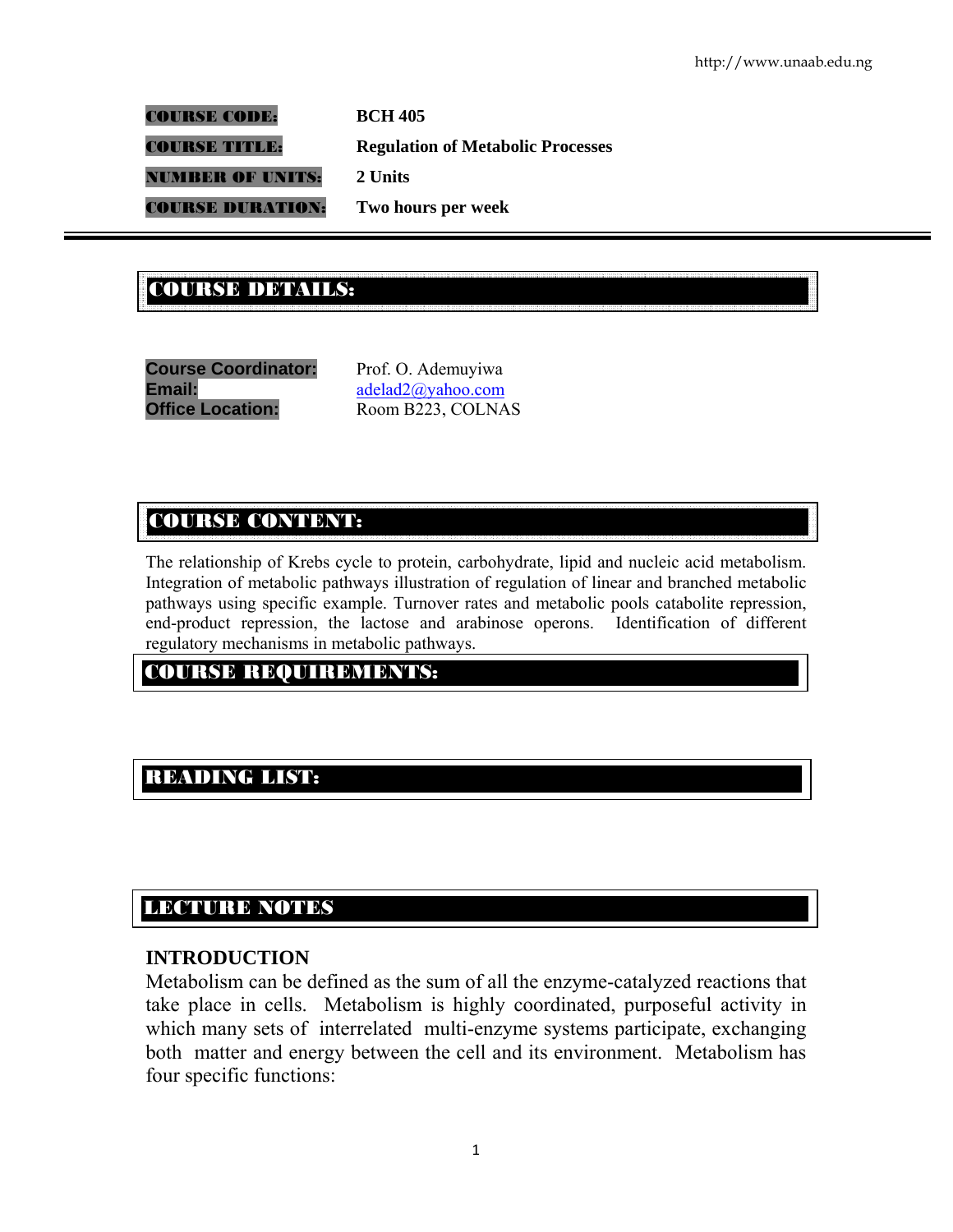- (1) To obtain chemical energy from fuel molecules or from absorbed sunlight.
- (2) To convert exogenous nutrients into the building blocks, or precursors, of macro-molecular cell components.
- (3) To assemble such building blocks into proteins, nucleic acids, lipids and other cell components.
- (4) To form and degrade bio-molecules required in specialised functions of cells.

Metabolism can be divided into 2 phases – Catabolism and Anabolism. Catabolism is the degradative phase of metabolism in which complex nutrient molecules (lipids, carbohydrates and proteins) are broken down to simpler endproducts such as  $CO<sub>2</sub>$ ,  $H<sub>2</sub>O$  and  $NH<sub>3</sub>$  and is accompanied by the synthesis of ATP. Anabolism refers to biosynthetic processes in which simple precursor molecules are enzymatically converted into the molecular components of cells, such as nucleic acids, proteins, lipids and polysaccharides. Biosynthesis requires the input of ATP which is provided by catabolism. There is also often a requirement for reducing power in the form of NADPH.

It is seen from all these considerations that whether it is catabolism or anabolism, a metabolic pathway consists of a series of enzyme catalysed reactions that convert a substrate into a product. The individual reactions of many such pathways have been elucidated using the following techniques:

- (1) Identification of intermediates which accumulate upon the addition of specific inhibitors of the pathway;
- (2) The addition of possible intermediates of the pathway (since their conversion to the product confirms the role).
- (3) The addition of radioactively labeled substrate (or intermediates) and the study of the distribution of the label in intermediates and products.
- (4) The separation of the enzymes of the pathway and the elucidation of the chemistry of each reaction in isolation.

The results of these investigations have now been collated into metabolic maps.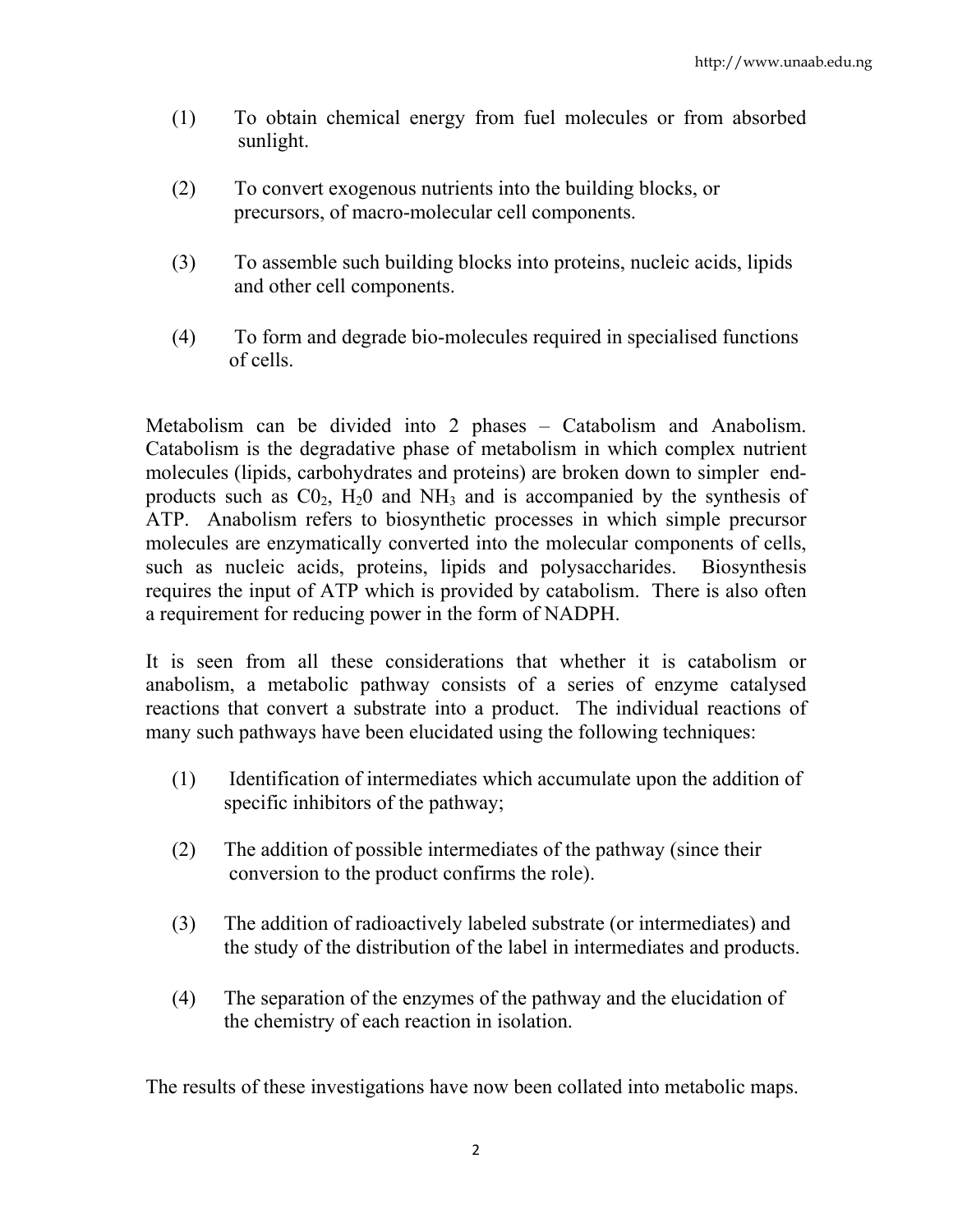#### **Stages of Metabolism.**

Although metabolism involves hundreds of different compounds and enzymes, 3 stages of metabolism are recognized.

## Draw Diagram

*Stage 1*: The nutrient macro-molecules are broken down into their respective building blocks – Proteins will yield amino acids, polysaccharides give rise to carbohydrate units that are convertible to glucose and lipids are broken down into glycerol and fatty acids and other components.

In stage II of metabolism, the many different products of stage 1 are collected and converted/degraded again into simpler metabolic intermediates. Thus, hexoses, pentoses and glycerol are degraded via the 3-carbon intermediate pynuvic acid to yield a single Z-carbon species, acetyl CoA. The various fatty acids and amino acids are broken down to form acetyl CoA and a few other end products. The combustion of the acetyl groups of acetyl CoA by the nitric acid cycles and oxidative PO4 lation to produce  $\text{C0}_2$  and  $\text{H}_2$ 0 represent stage 3 of catabolism.  $CO<sub>2</sub>$  and  $H<sub>2</sub>0$  are the ultimate waste products of aerobic catabolism.

Biosynthesis also takes place in 3 stages. Small precursor molecules are generated in stage 3, then converted in stage 2 into building block molecules, which are finally assembled into macro-molecules in stage 1, For e.g. biosyn of proteins begins in stage 3 with the formation of certain  $\alpha$ -Keto acids, which are precursors of the  $\alpha$ -amino acids. In stage 2, the  $\alpha$ -Keto acids are ammated by amino-group donors to form  $\alpha$ -amino acids. Finally in stage 1, the amino acids are assembled into polypeptide chains.

Catabolic pathways have diffuse beginning (starting from many fuel molecules) but converge into a final route in stage 3. Anabolic pathways diverge; they start from a few precursors in stage 3 and as they proceed through stage 2 and stage 1, they branch and diverge, leading to formation of many different kinds of biomolecules.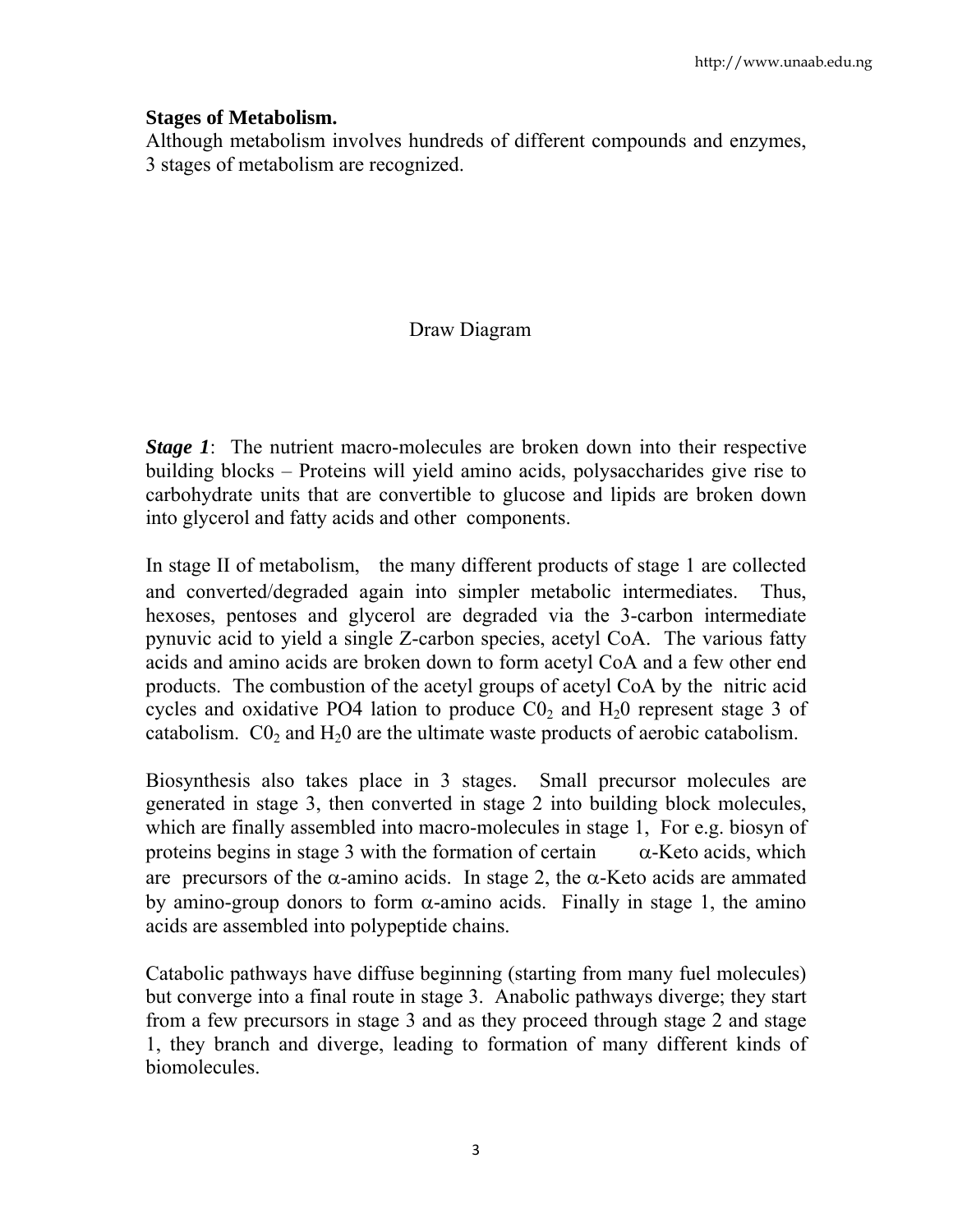Converging Pathways of Diverging pathways of Catabolism Biosynthesis

### **Differences between catabolism and anabolism**

- (1)They are not the reverse of each other
- (2)They are independently regulated
- (3)They often take place in different locations in the cells (compartmentalization β-oxidation-mutochondria syn of fatty acids – cytosol.

### **Cellular regulation of metabolic pathways**

Metabolic pathways can be linear, e.g. glycolysis or can be cyclic, e.g. TCA. In general, the rate of catabolism is controlled not by the conc. of nutrients available in the environment of the cell, but by the cell's need for energy in the form of ATP. Similarly, the rate of biosynthesis of cell components is also adjusted to immediate needs. However, the regulation of a metabolic pathway may occur at several levels.

- (1) The reaction rate of each enzymatic reaction si a function of the pH and the intracellular concs. of its substrates products and cofactor which are pryelements in the regulation of enzyme activity.
	- (a) Substrate availability Any metabolic pathway could in theory at least, be regulated very simply by the availability of substrate. A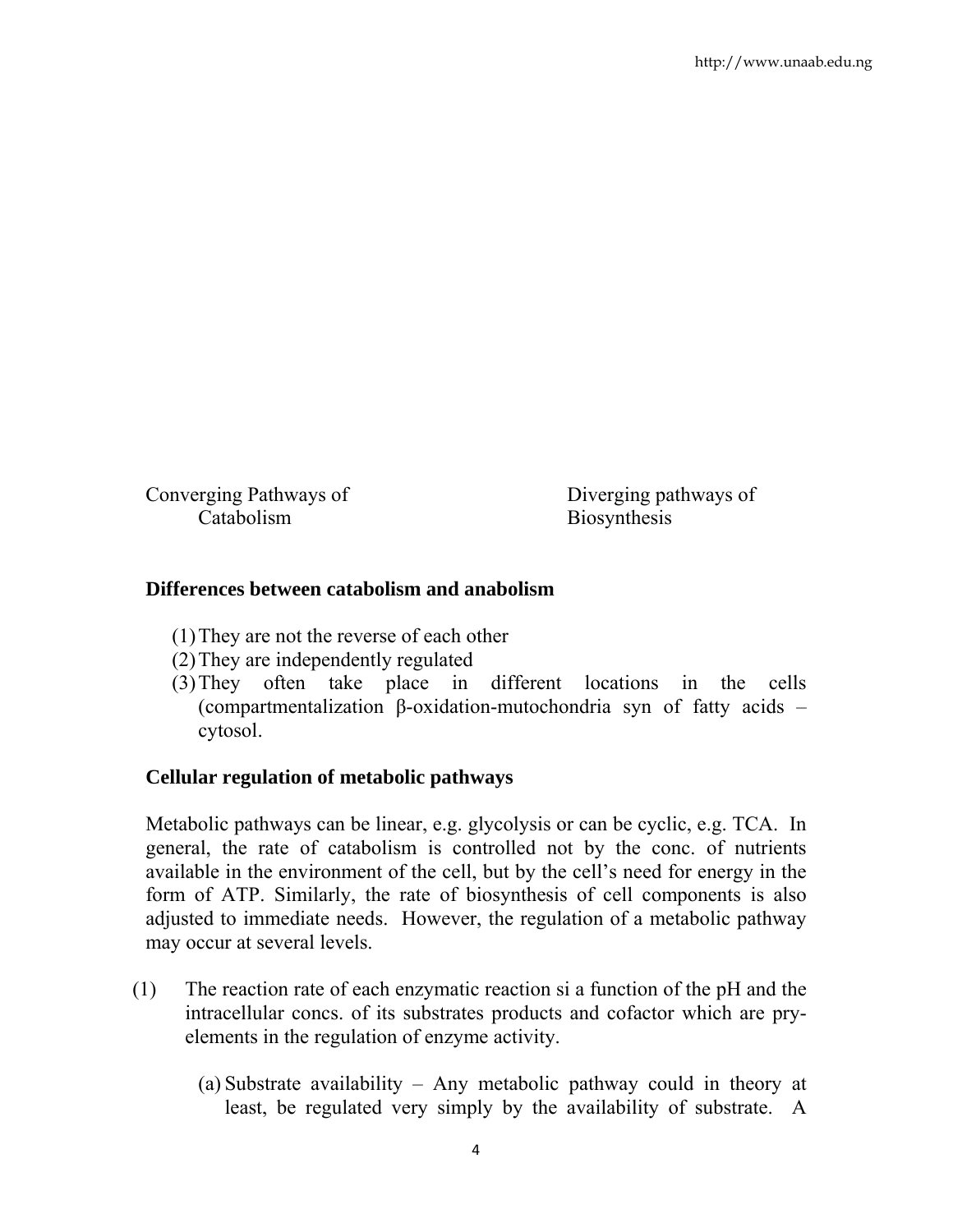reduction insubstrate conc. will decrease the activity of the enzyme (provided it is not saturated with substrate) and this could result in a decreased flux through the pathway. Similarly, an increase in (S) could stimulate the path-way. In general however, the constancy of the internal environment of the animal and the cell, as regards the substrates of metabolic pathways implies that such regulatory mechanisms are not common in higher animals. However, a typical, e.g. of control by substrate availability is that by plasma conc of fatty acids. The conc of plasma fatty acids appears to play a fundamentally impt. role in the regulation of their oxidation by various tissues and in turn their oxidation can modify the rate of carbohydrate utilization by the animal. IN such a situation, if the conc. of the fatty acid is known to be regulatory, emphasis then shifts from the metabolic pathway that accounts for plasma fatty acid conc./transport to the factors responsible for changes in fatty acid conc.

(b) Cofactor availability – Some what similar to control by substrate availability. However, substantial inhibition of enzyme activity (and therefore the rate of the metabolic pathway) could be achieved only if the conc. of the cofactor was reduced to very low levels. This may only be possible if the cofactor is specific for the particular pathway in question and is not required for other pathways. Although such specific is uncommon, a typical, e.g. will be carmitine, a cofactor involved in fatty acid oxidation.

Fatty  $acyl - CoA$ 

 Carnitine acyl Transferase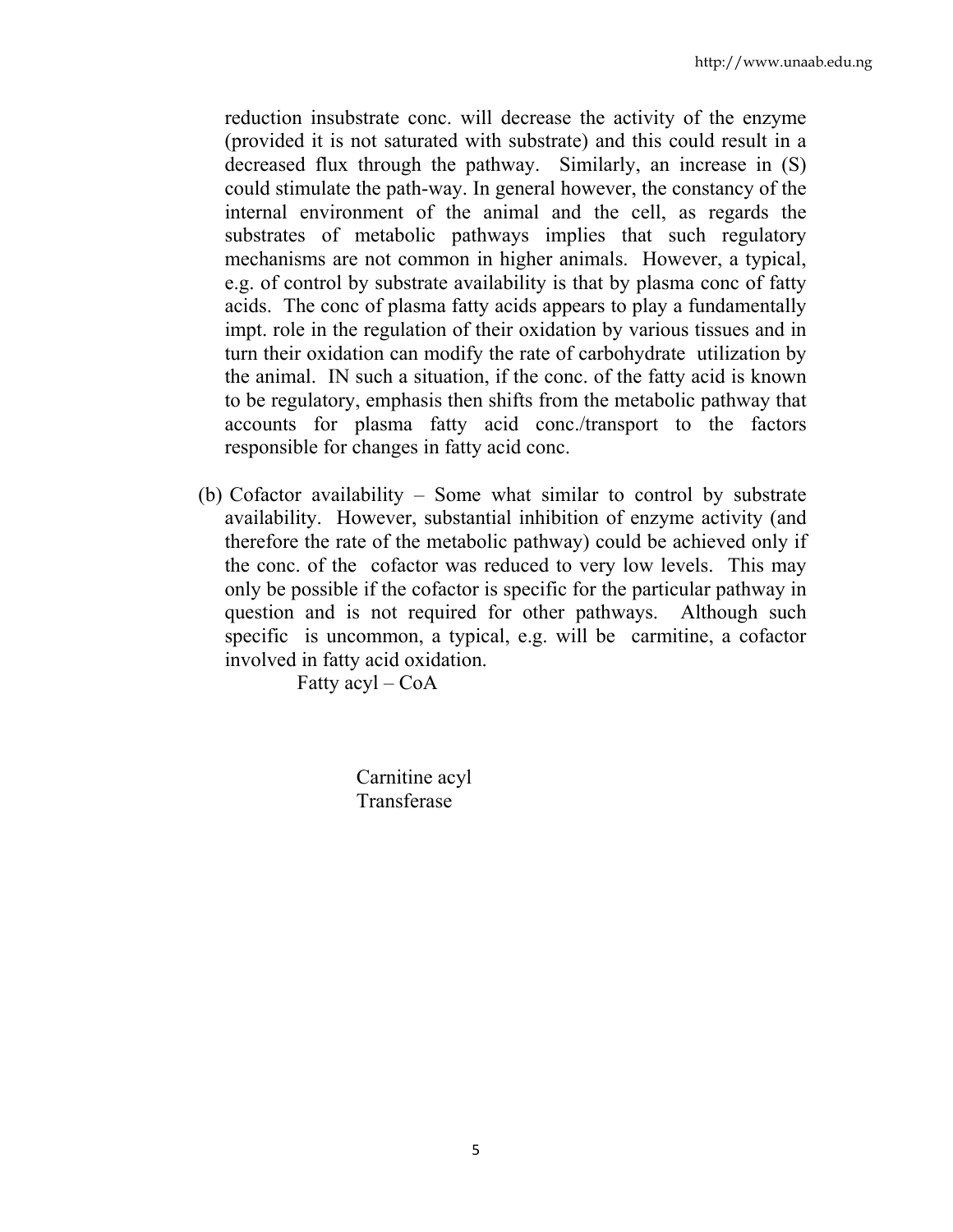Fatty acids are activated by an enzyme, fatty acyl-CoA synthetase to produce fatty acyl-CoA, a reaction that occurs in the cytoplasm. The β-oxidation of fatty acid occurs inside the mitochondrion. Therefore, the fatty acyl-CoA has to traverse the mitochondrial membranes. The inner mitochondrial membrane is not permeable to fatty acul-CoA; to overcome this barrier, fatty acyl-CoA is converted into fatty acyl-carmitone by the enzyme carmitine acyltransferase. Fatty acyl-carnitine is able to traverse the embrane and on getting into the mitochondrion, is converted back to fatty acyl-CoA and thus provides substrate for β-oxidation. Thus, variations in (carnitone) could regulate the rate of fatty acid oxidation without affecting other metabolic processes.

Another, e.g. of control by cofactor availability is the regulation of e-transport and oxidative phosphonylation in the nito-chondria by adenine nucleotides.

- (c) Product removal If a pathway substrate is converted to the pathway product by a series of reactions, the removal of the product could control the rate of its formation from the substrate. Minor pathways or perhaps specific portions of metabolic pathways may be controlled by such a mechanism. A typical, e.g. is the conversion of pynivate to lactate in muscle catalysed by lactate DH and the movement of lactate from the muscle to the blood. An increased blood flow through the muscle will increase the rate of lactate removal from the muscle which could therefore increase the rate of conversion of pyruvate to lactate. Another possible, e.g. is the utilization of acetoacetic acid by extra-hepatic tissues.
- (2) The second level of control of metabolic pathways is through the action of regulatory enzymes. There are 2 major types of regulatory enzymes:
	- (a) Allosteric enzymes: These are enzymes whose catalytic activity is modulated through the non-covalent binding of a specific metabolite at a site on the protein other than the catalytic site;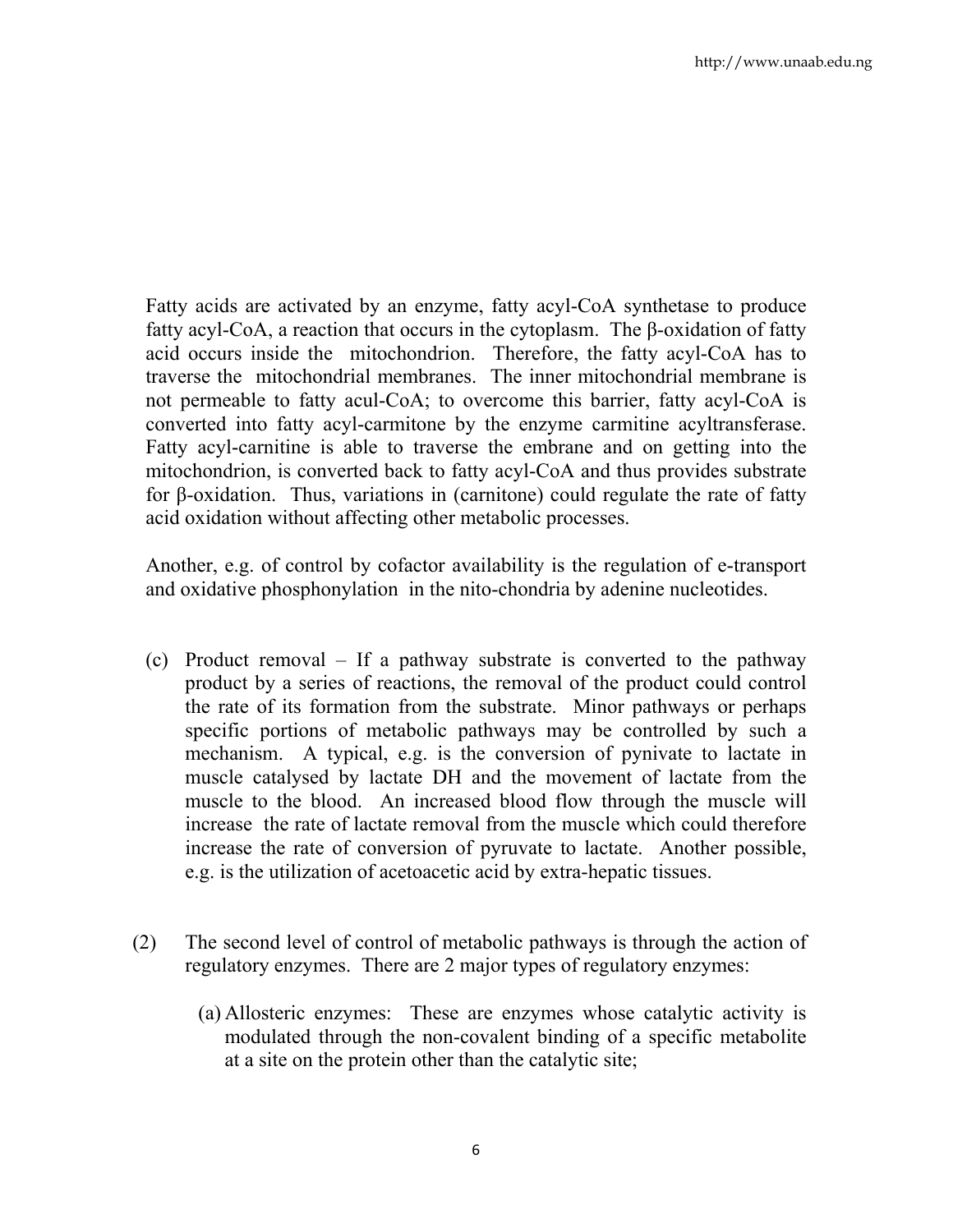- (b)Covalently modulated enzymes: These are enzymes that are interconverted between active and inactive forms by the action of other enzymes. They also respond to non-covalent allosteric modulators. The 2 types of regulatory enzymes respond to alterations in the metabolic state of a cell or tissue on a relatively short time scale – allosteric enzymes within seconds and covalently regulated enzymes within minutes.
- (a) Allosteric enzymes.

Allosteric regulation acts to modulate enzymes situated at key steps in metabolic pathways. IN metabolic pathways, the end product of the reaction sequence may inhibit an enzyme at or near the beginning of the sequence; such that the rate of the entire pathway is determined by the steady-state concentration of the end-product. Consider the reaction sequence:

$$
A \xrightarrow{E_1} B \xrightarrow{E_2} C \xrightarrow{E_3} D \xrightarrow{E_4} G
$$

In this scheme, G represents an essential metabolite (lipid, protein, nucleotide). Here, G, the end-product inhibits the  $1<sup>st</sup>$  step in the reaction sequence catalysed by  $E_1$ . Therefore, when sufficient G is synthesized, it blocks further synthesis of itself. This phenomenon whereby product of a reaction sequence inhibits the activity of an enzyme early in the biosynthetic pathway is referred to as feedback inhibition or feedback regulation or end-product inhibition. The 1<sup>st</sup> enzyme in this sequence that is inhibited by the end product is called an Allosteric enzyme. The reaction catalysed by the allosteric enzyme is usually irreversible under intra-cellular conditions. It is often called the committing reaction or the rate-limiting step; once it occurs all the ensuing reactions of the sequence will take place. Typical eggs include regulation of biosynthesis of amino acids and puries in micro-organisms. IN the synthesis of L-isoleucune from L-threonine, ile inhibits the  $1<sup>st</sup>$  enzyme in the pathway, threonine deaminase

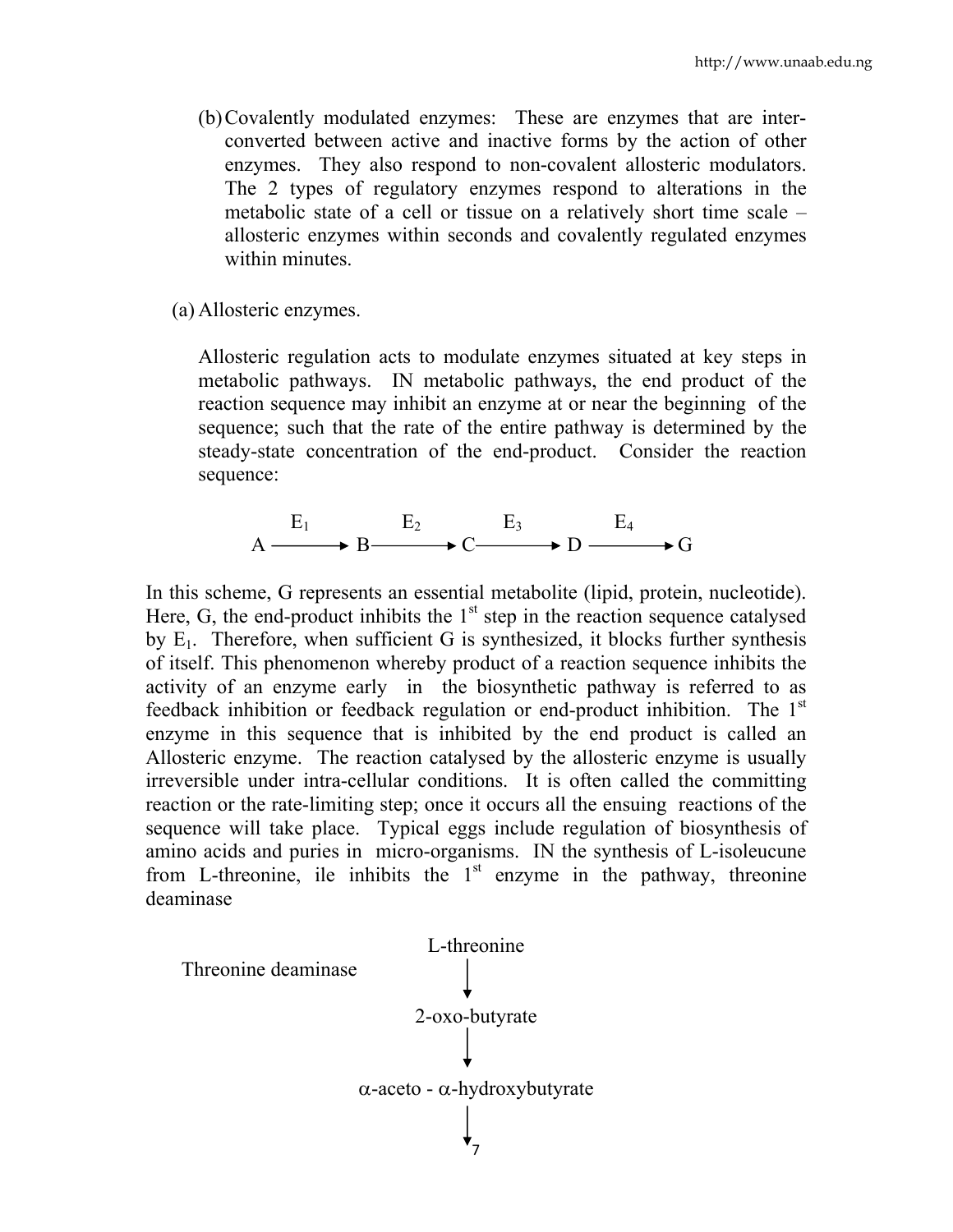

In the synthesis of cytidine triphosphate (CTP) from carbamyl  $PO_4 + L$ aspartrate, CTP inhibits aspartate, trans-carbamylase. It is a good strategy for the cell to regulate a metabolic pathway at its  $1<sup>st</sup>$  step, to achieve maximum economy of metabolites.

### **Patterns of allosteric modulation**

Draw diagrams of linear and branched pathways – see next page.

In linear pathways, the end-product usually inhibits the  $1<sup>st</sup>$  enzyme in the sequence. Sometimes, the  $1<sup>st</sup>$  substrate or the precursor may act as a +ve stimulator and stimulate the  $1<sup>st</sup>$  reaction. IN branched pathways the metabolite at the branch point is often the feed-back inhibitor of the  $1<sup>st</sup>$  enzyme, whereas the 2 end-products of the branches  $(P_1 \& P_2)$  often act as feedback, inhibitors of the  $1<sup>st</sup>$  enzyme after the branch point.

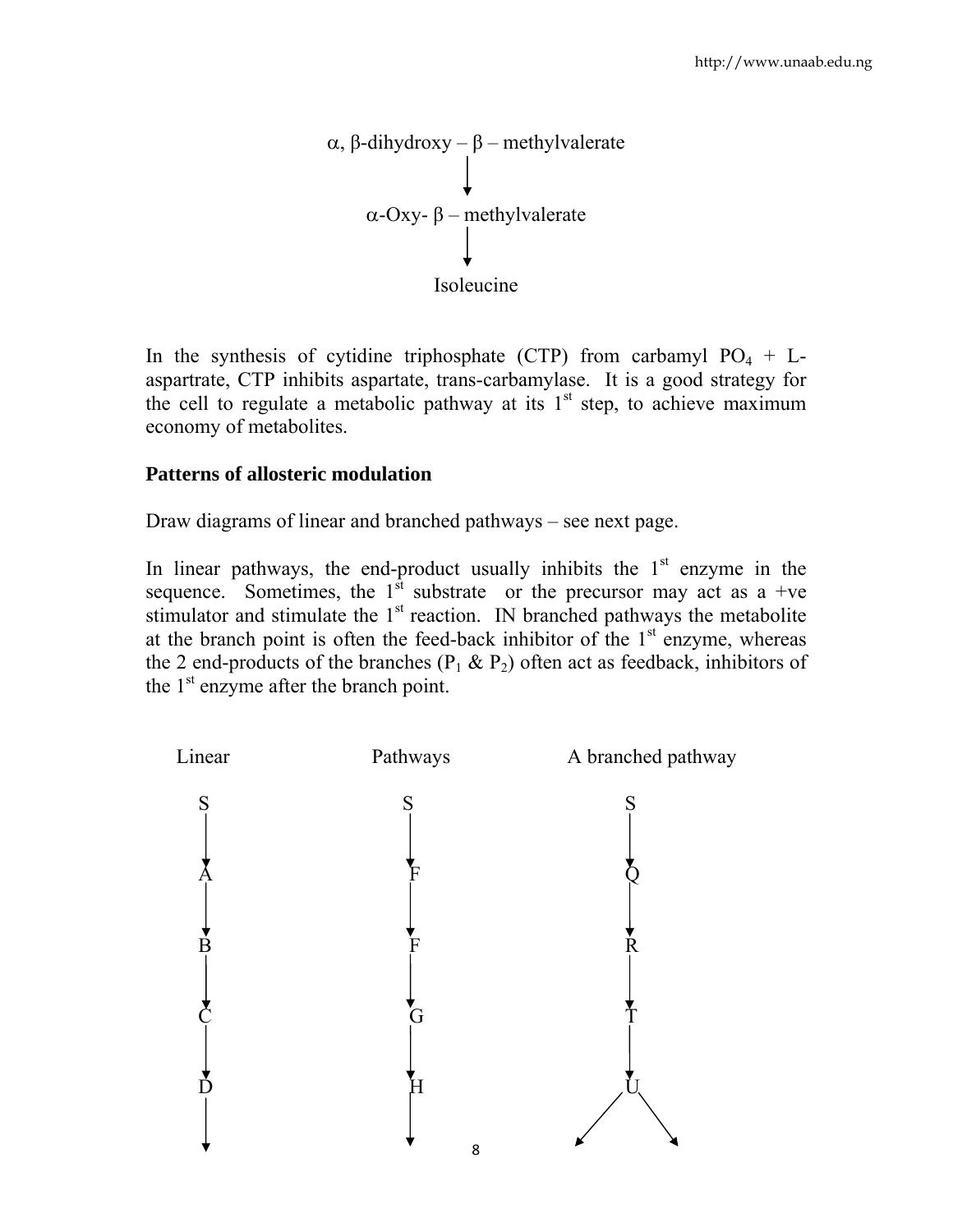

### **Properties of Allosteric Enzymes**

- (1) An allosteric enzyme possesses at least 2 spatially distinct binding sites on the protein molecules the active or the catalytic site and the regulator or the allosteric site. The metabolic regulator molecule binds at the allosteric site and produces a change in the conformational structure of the enzyme, so that the geometrical relationship of the amino acid residues in the catalytic site is modified. Consequently, the enzyme activity either increases (activation) or decreases (inhibition).
	- (2)Allosteric enzymes show 2 different types of control heterotropic and homotropic depending on the nature of the modulating molecule. Heterotropci enzymes are stimulated or inhibited by an effector or modulator molecule other than their substrates, e.g. threonine deaminase the substrate is threamine and the modulator is iso-leucine. When the modulator promotes the binding of substrate to the allosteric enzyme, the modulator is said to be a +ve effector or allosteric activator whereas when the modulator diminishes the binding of substrate, it is called  $a -ve$ effector or allosteric inhibitor, +ve effectors increase the number of binding sites for substrate whereas –ve effectors decrease the number of binding sites for the substrate.

In homotropic enzymes, the substrate also functions as the modulator. Homotropic enzymes contain 2 or more binding sites for the substrate modulation depends on how many of the substrate sites are bound.

(3)Their Kinetics do not obey the Michaelis – Mention equation. A plot of V vs S for an allosteric enzyme yields sigmoid – or S-shaped curve rather than rectangular hyperbola.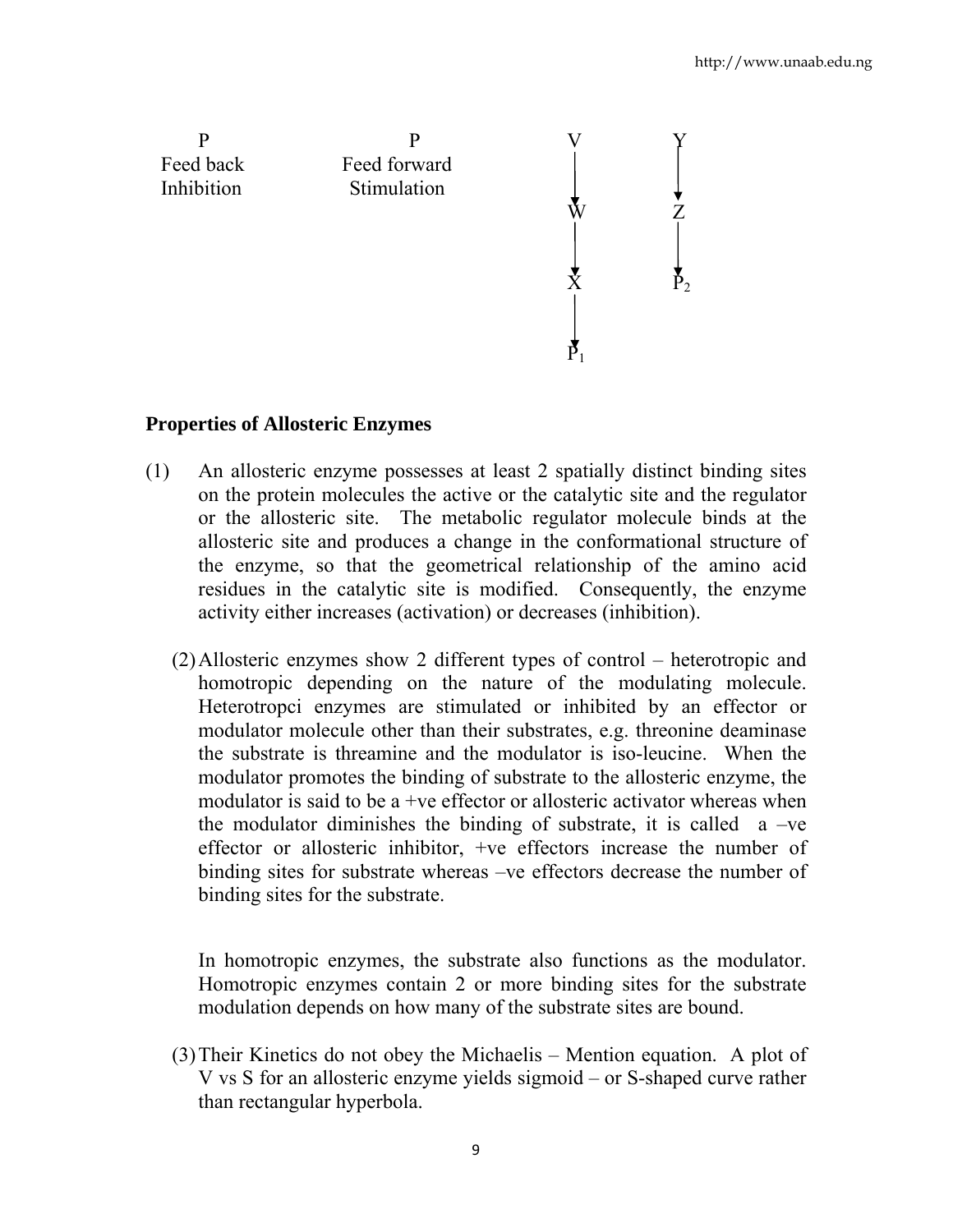

One possible explanation for the occurrence of these sigmoid Kinetics is that each molecule of enzyme possesses more than one catalytic site to which the substrate could be bound. The binding of the regulator molecule causes a conformational change in the protein so that the structure of the catalytic site is modified. This conformational change can be considered as information transfer between the regulator and the catalytic sites such that the binding of substrate at one site affects the binding of subsequent molecules of substrate at the remaining binding sites – a phenomenon referred to as Cooperativity. When the binding of the regulator results in more substrates being bound, then it is +ve cooperativity and the reverse as –ve cooperativity.

- (4)Inhibition of a regulatory enzyme does not conform to any normal inhibition pattern and the inhibitor does not bear any obvious structural relationship to the substrate. The enzyme exhibits extreme specificity with regard to the regulator molecule.
- (5)Allosteric enzymes have an oligomeric organization. They are composed of more than one polypeptide chain and have more than one S-binding site per enzyme molecule.
- (6)Treatment of the allosteric enzyme with agents or conditions that exert a mild denaturing effect can result in loss of sensitivity to the effects of the regulatory molecule without changing the catalytic activity. This phenomenon is referred to as desensitization and this can be effected by high or low pH mercurials (such as mercuric chloride) urea or by gentle heating. Desensitisation causes dissociation of the ntive enzyme into its component sub-units and this prevents interaction between the regulator and catalytic sites.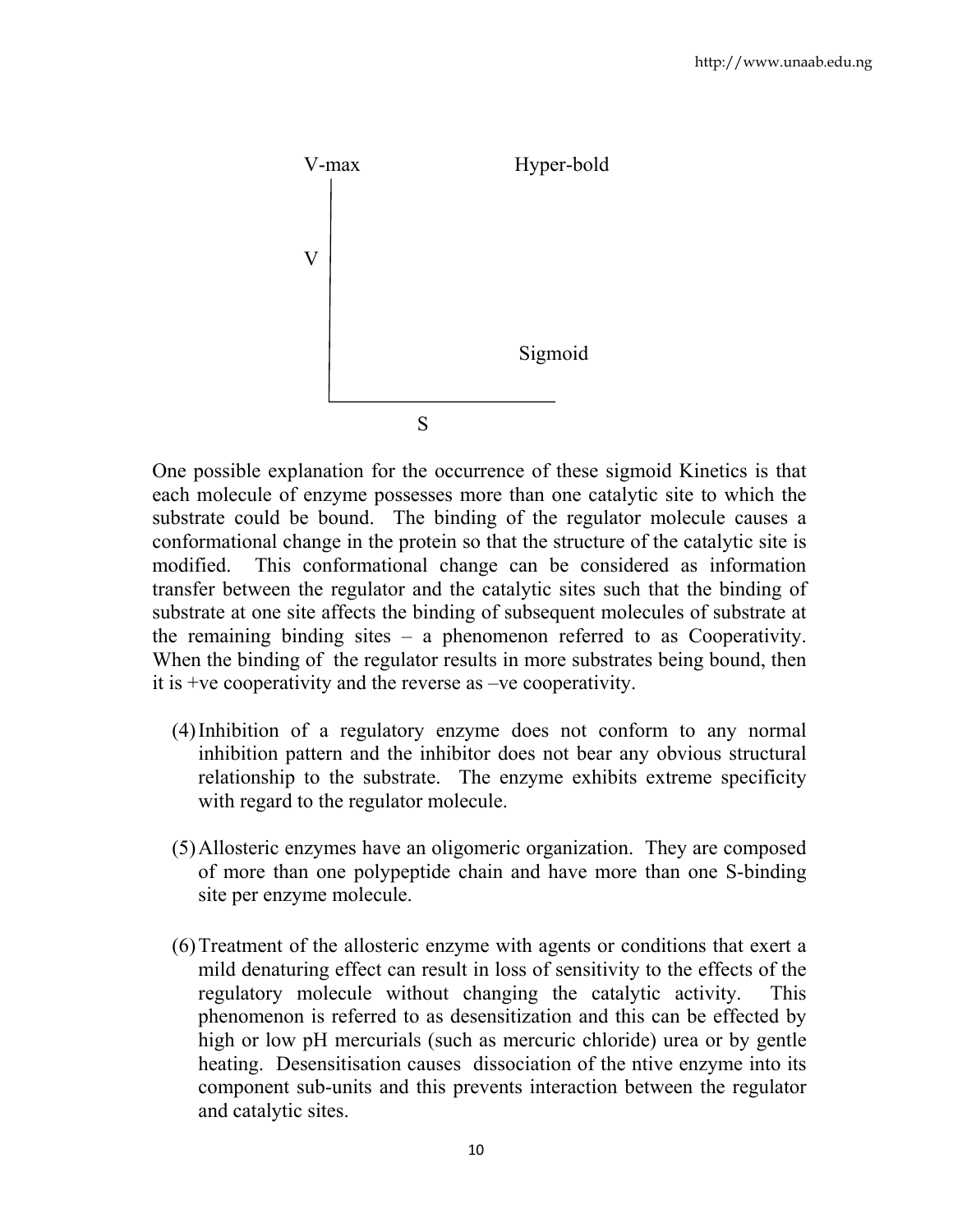Unlike most enzymes, many allosteric enzymes undergo reversible inactivation at  $O^{\circ}C$ .

(b)Covalently modulated enzymes.

This is a  $2<sup>nd</sup>$  group of regulatory enzymes that are inter-converted between active and inactive forms by other enzymes by covalent modification of specific amino acid residues on the enzyme surface. Covalent modification may either reinforce or counteract the effects of allosteric regulators and hence may either intensify or tend to nullify allosteric regulatory effects. Regulation by covalent modulation is well documented in animals.

In mammalian systems, the 2 most common forms of covalent modification are Partial proteolysis and Phosphorylation and De-phosphorylation. B/C Cells lack the ability to reunite the 2 portions of a protein produced by hydrolysis of a peptide bond, proteolysis constitutes an irreversible modification. In contrast, phosphorylation is a reversible. Phosphorylation takes place on seryl, threomyl, or tyrosyl residues and it is catalysed by a group of enzymes known as protein Kinases.  $B/c$  PO<sub>4</sub> lation is versible, the hydrolytic removal of these phosphoryl groups is also possible and it is catalysed by enzymes called protein phosphatases.

$$
ATP \t\t\t\t Mg^{2+} \t\t ADP
$$

 Kinase Phosphorylation

Enz-Ser-OH  $\text{Enz-Ser-O} + \text{Onz}^2$ 

Phosphatase

 $Mg^{2+}$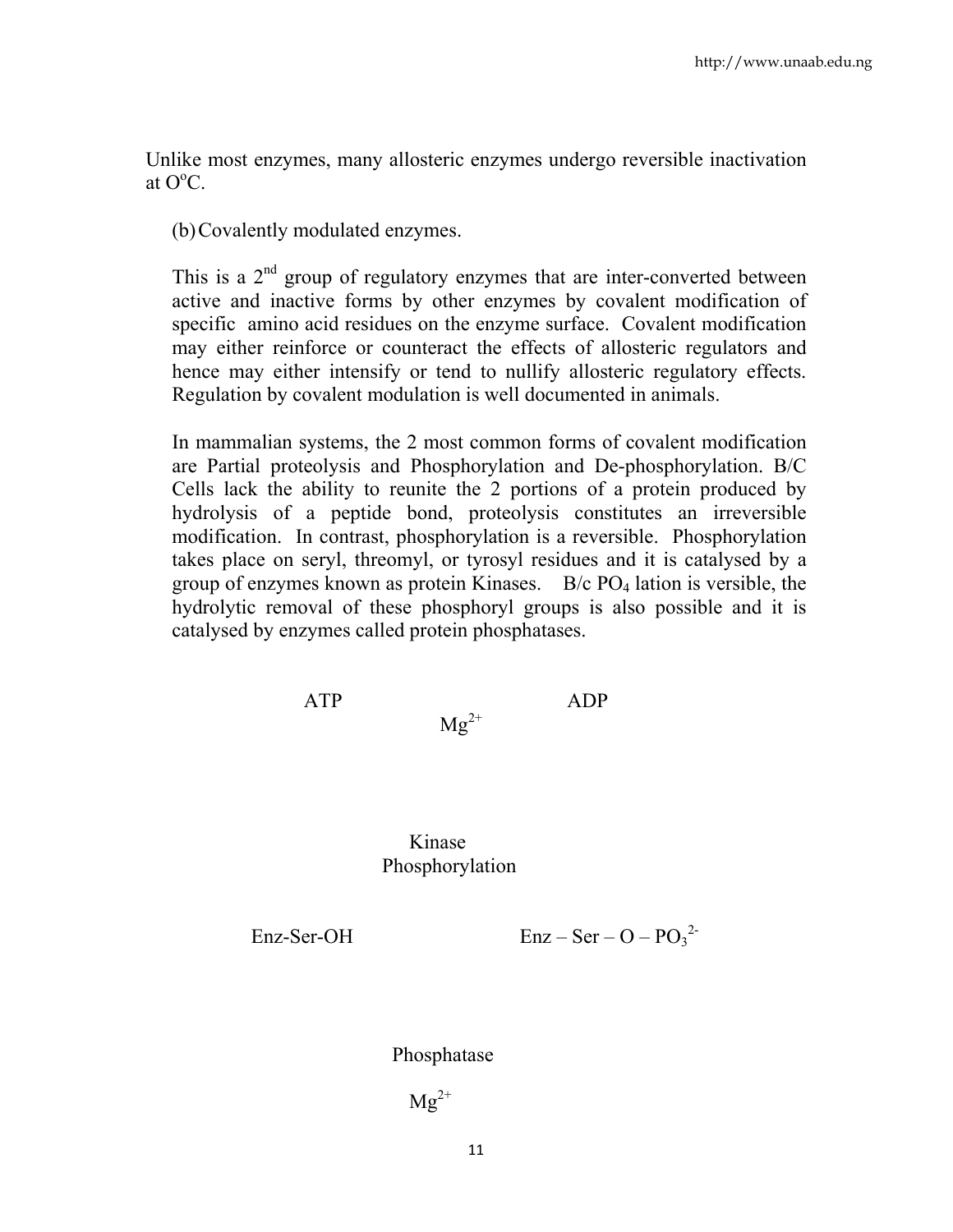### Pi Dephosphorylation H<sub>2</sub>0

The activities of protein Kinases and protein Phosphatases are themselves regulated; if not, their concerted action would be both thermodynamically and biologically unproductive.

A classical example of an enzyme regulated by covalent modification of its activity is glycogen phosphorylase of animal tissues which catalyses the breakdown of glyzogen.

| Glucose $-1$ - $PQ_4$ |  |
|-----------------------|--|
|                       |  |
|                       |  |
|                       |  |
|                       |  |

Glycogen phosphorylase occurs in 2 forms, phosphorylase a, the more active form and phosphory lase b, the less active form. Phosphorylase a is an oligomeric protein with 4 major sub-units. Each sub-unit:

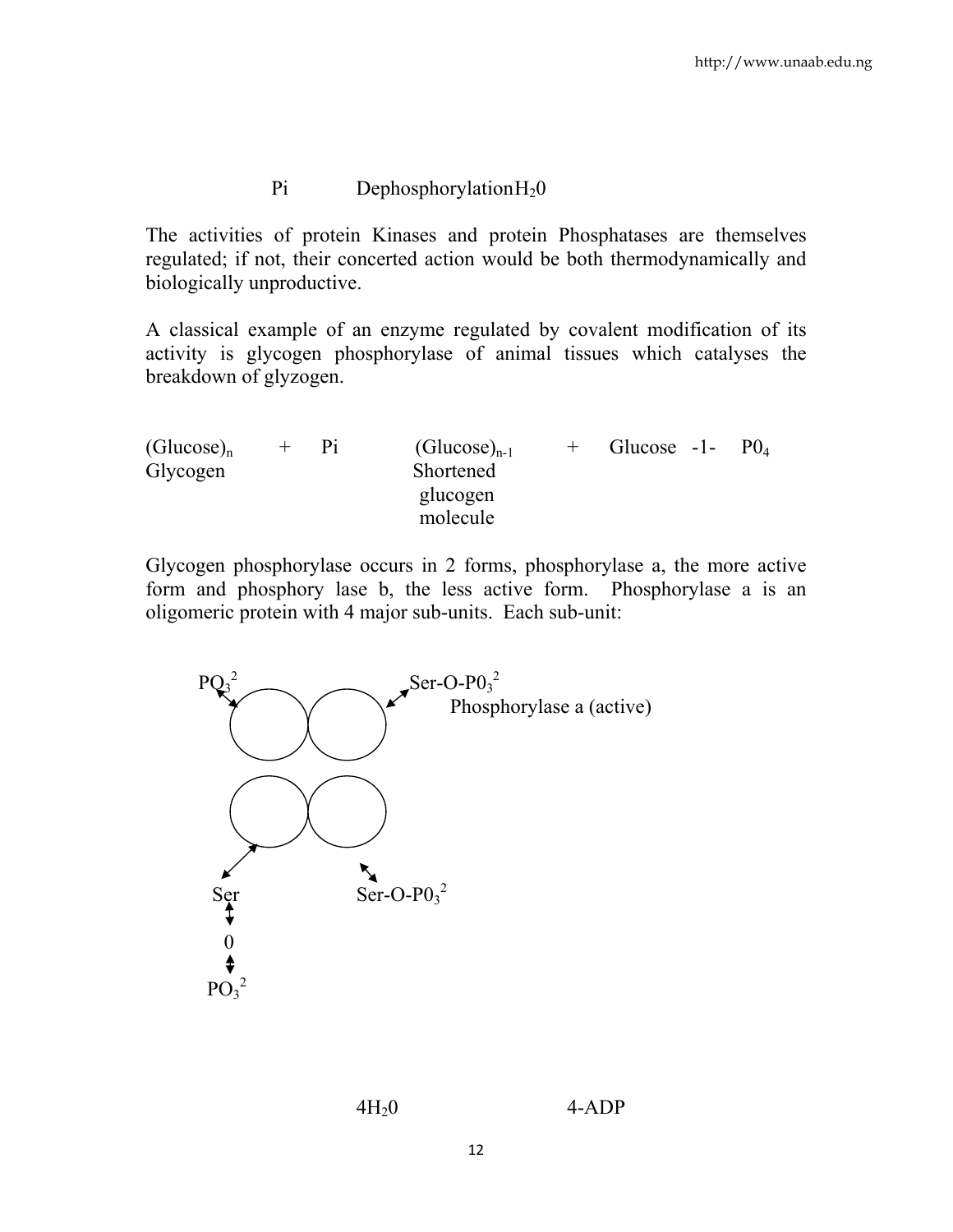

Contains a serine residue that is phosphorylated at the OH groups; these  $PO<sub>4</sub>$ groups are required for maximum catalytic activity. The  $PO<sub>4</sub>$  groups in phosphorylase a can be hydrolytically removed by the enzyme phosphorulase phosphatase. Removal of the  $PO_4$  groups causes phosphorylase a to dissociate into 2 half molecules, phosphorylase b, whicha re inactive. Reactivation of the inactive phosphorylase b to form active phosphorylase a can be brought about by the enzyme phosphorylae kinase, which catalyses the enzymatic  $PO<sub>4</sub>$  lation of the serine resolves at the expense of ATP. In this way, the activity of glycogen phosphorylase (glycogen breakdown is regulated by the action of 2 enzymes that shift the balance between its active and inactive forms.

The  $2<sup>nd</sup>$  string attribute of glycogen phosphorrylase and similar regulatory enzymes modulated by covalent modification is that they can greatly emplify a chemical signal. All enzymes can bring about amplification, i.e. one enzyme molecule can catalyse formation of thousands of product molecule from a given substrate in a given period of time. However, here an enzyme acts upon another enzyme as its substrate. One molecule of phsophorylase Kinase can convert thousands of molecules of phosphorylase b into the active phosphorylae a, which in turn can catalyse the production of thousands of molecules of G-I-P molecules from glycogen. Phosphoglase Kinase and phosphorylase thus constitute an amplification cascade with 2 steps. Examples of mammalian enzymes whose activity is altered by covalent  $PO<sub>4</sub>$  lation-de- $PO<sub>4</sub>$  lation.

| . .<br>. เง<br>$\sim$ $\sim$ $\sim$ $\sim$ $\sim$<br>. |
|--------------------------------------------------------|
|--------------------------------------------------------|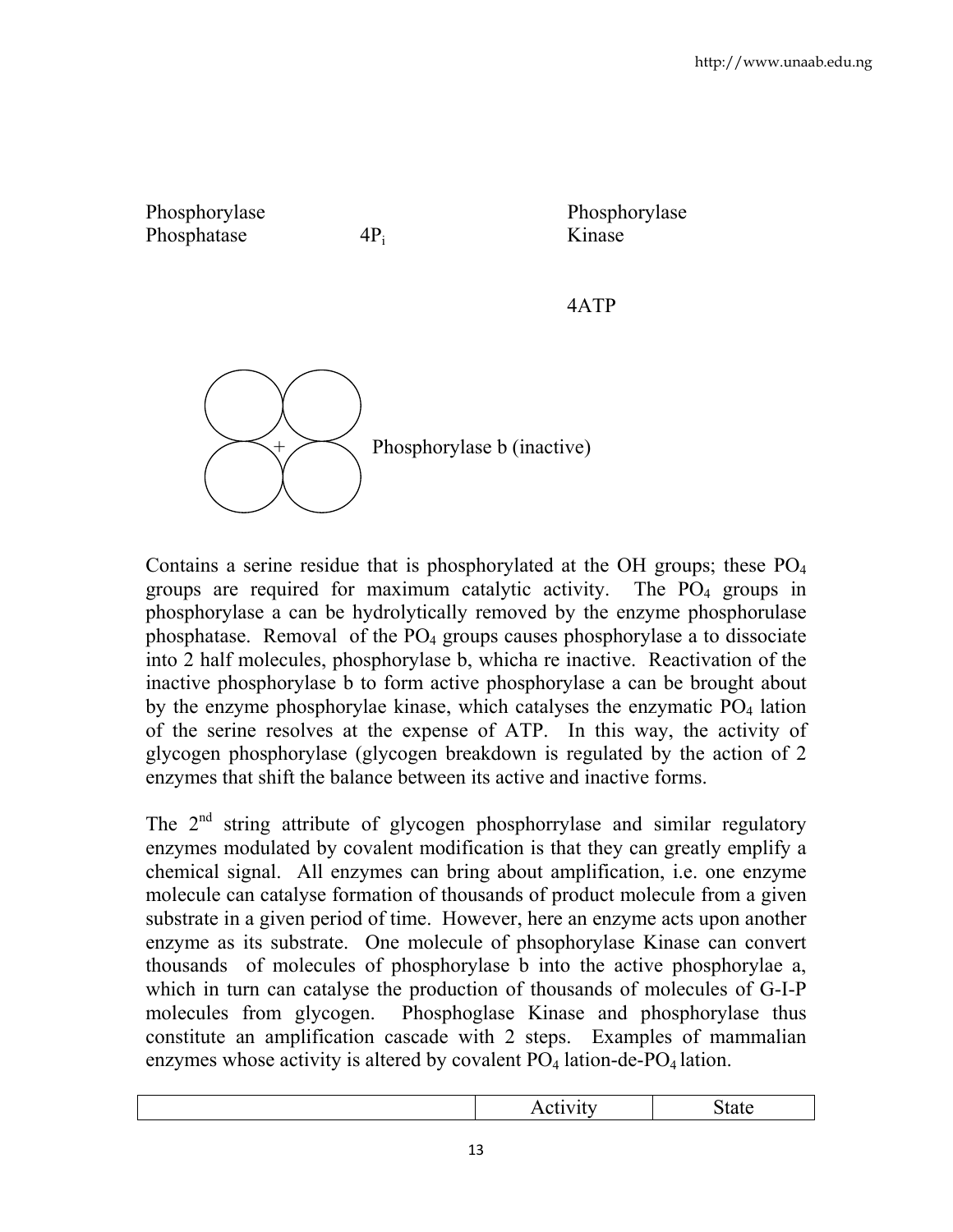| Enzyme                   | Low | High |
|--------------------------|-----|------|
| Acetyl CoA carboxylase   | EP  | E    |
| Glycogen synthase        | EP  | E    |
| Pyruvate dehydrogenase   | EP  | E    |
| <b>HMG CoA reductase</b> | EP  | E    |
| Glycogen phospyorylase   | E   | EP   |
| Citrate lyase            | E   | EP   |
| Pyospyorylase b Knase    |     | EP   |
| HMG CoA reductase Kinase |     | FР   |

#### **Protein Kinase**

These are converte enzymes that catalyse the ATP-dep  $PO_4$  lation of serine, threonine or tyrosine OH groups in target proteins  $PO_4$  lation introduces a bulky group bearing 2-ve charges, causing conformational changes that alter the target protein's function. Unlike a phosphoryl group, no amino acid side chain can provide 2 –ve charges. Protein Kinases differ in size, sub-unit structure and sub-cellular location. However, they share a common catalytic mechanism based on a conserved catalytic core/Kinase domain of 260 amino acid residues. Theya re classified as Ser/Thr and/or Tyr specific. They also differ in terms of the target proteins that they recognize and  $PO<sub>4</sub>$  late target selection depends on the presence of an amino acid sequence within the target protein that is recognized by the Kinase. For instance, cAMP-dependent protein Kinase phosphorylated proteins having Ser or Thr residues that occur in an Arg- (Arg or Lys) – (any amino acid) – (Ser or Thr) sequence segiments. Tyrosine Kinases are protein Knases that  $PO_4$  lates Tyr-residues and occur only in multicellular organisms. They are components of signaling pathways involved in cell-cell communication.

| <b>Classification of Protein</b> | Kinases    |
|----------------------------------|------------|
| Protein Kinase Class             | Activators |

- 1. Ser/Thr Protein Kinases
	- A Cyclic nucleotide-dependent

| cAMP-dependent | cAMP |
|----------------|------|
| cGMP-dependent | cGMP |

B  $Ca^{2+}$  - calmodulin (CAM) dep. Phosphorylation by P.K<br>Phyosphorylase Kinase  $CA^{2+}$  - CaM Phyosphorylase Kinase Myosin light-chainKinase (MLCK)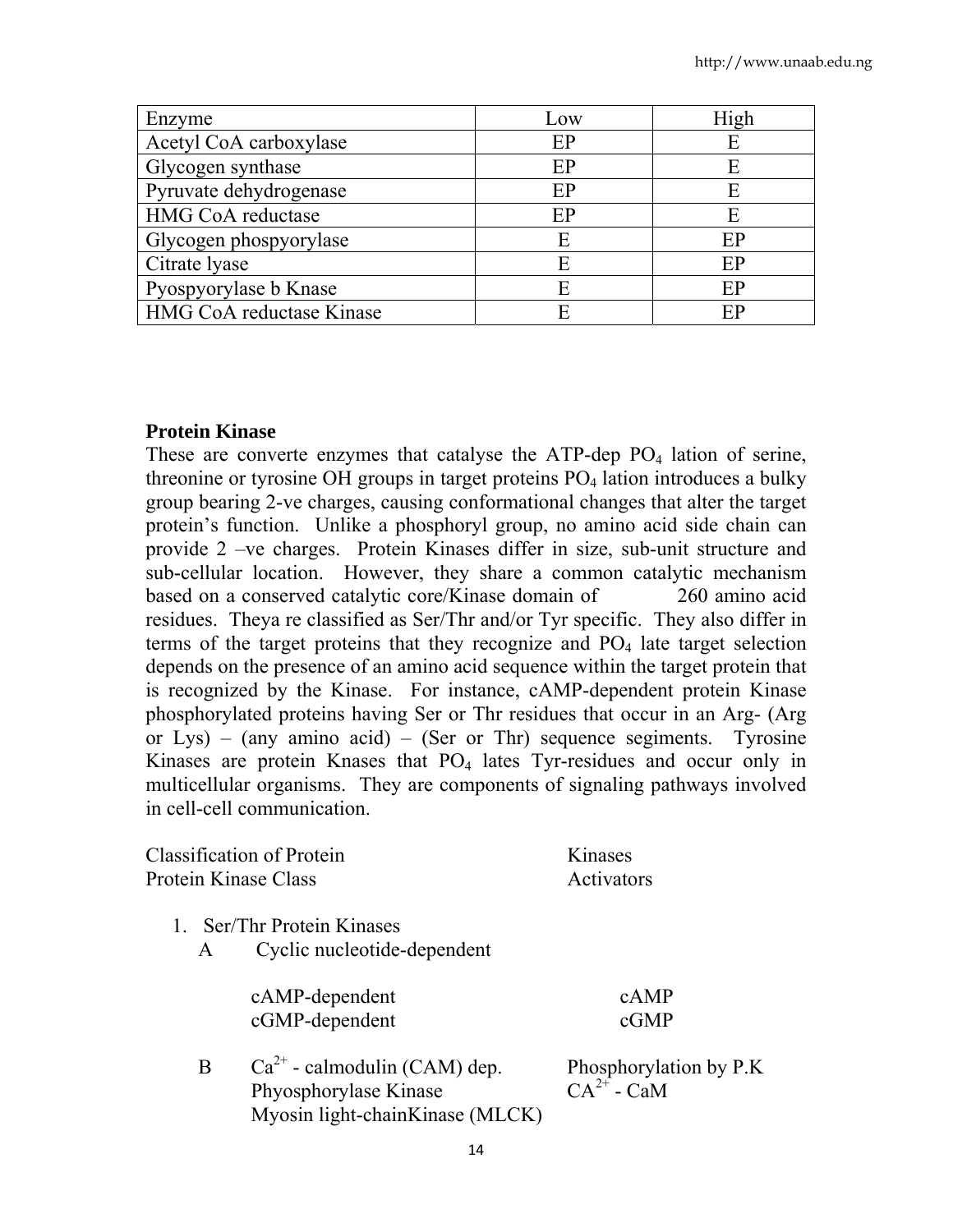|   | $\mathcal{C}$                                           | Protein Kinase c(PKC)                                                                                                                                              | $Ca^{2+}$ , diacylglycerol            |
|---|---------------------------------------------------------|--------------------------------------------------------------------------------------------------------------------------------------------------------------------|---------------------------------------|
|   | D<br>Mitogen-activated protein Kinases<br>(MAP Kinase)  |                                                                                                                                                                    | PO <sub>4</sub> lation by MAPK Kinase |
|   | E                                                       | G-protein-coupled receptors<br>β-Adrenergic receptor Kinase<br>(BARK) Rhodopsin Kinase                                                                             |                                       |
|   | Ser/Thr/Tyr protein Kinases<br><b>MAP Kinase Kinase</b> |                                                                                                                                                                    | PO <sub>4</sub> lation by Raf         |
| 3 | Tyr protein Kinases<br>A<br>Cytosolic tyrosine Kinases  |                                                                                                                                                                    |                                       |
|   |                                                         |                                                                                                                                                                    |                                       |
|   | B                                                       | Receptor tyrosine Kinases (RTKs)<br>Plasma membrane receptors for<br>hormones such as epidermal growth<br>factor (ECF) or platelet-derived<br>growth factor (PDGF) |                                       |

#### **Regulation of the Activity of Protein – Kinases and Protein Phosphatases**

Targeting of protein Kinaes to particular consensus sequence elements within proteins creates a means to regulate these Kinases by a mechanism referred to as Intrasteric control. Intrasteric control occurs when a regulatory submit has a pseudosubstrate sequence that mimics the target sequence but lacks OH-bearing side chain at the right place. For, e.g. the cAMP-binding regulatory sub-units of protein Kinase A possess the pseudo substrate sequence that binds to the active site of protein Kinase A catalytic sub-units, blocking their activity. This pseudo substrate sequence in protein Kinase A has an alanine residue where serine occurs in the target protein. Alanine is sterically similar to serine but lacks a phosphory latable OH group. When the regulatory subuntis of protein Kinase A bind cAMP, they undergo a conformational change and dissociate from the catalytic sub-units and the active site of protein Kinase A is free to bind and  $PO<sub>4</sub>$ late its target proteins. In other protein Kinases, the pseudosubstrate seaquence involved in intrasteric control and the Kinase domain are part of the same polypeptide chain. In these cases, binding of an allosteric effector (like cAMP) induces a conformational change in the protein that releases the pseudo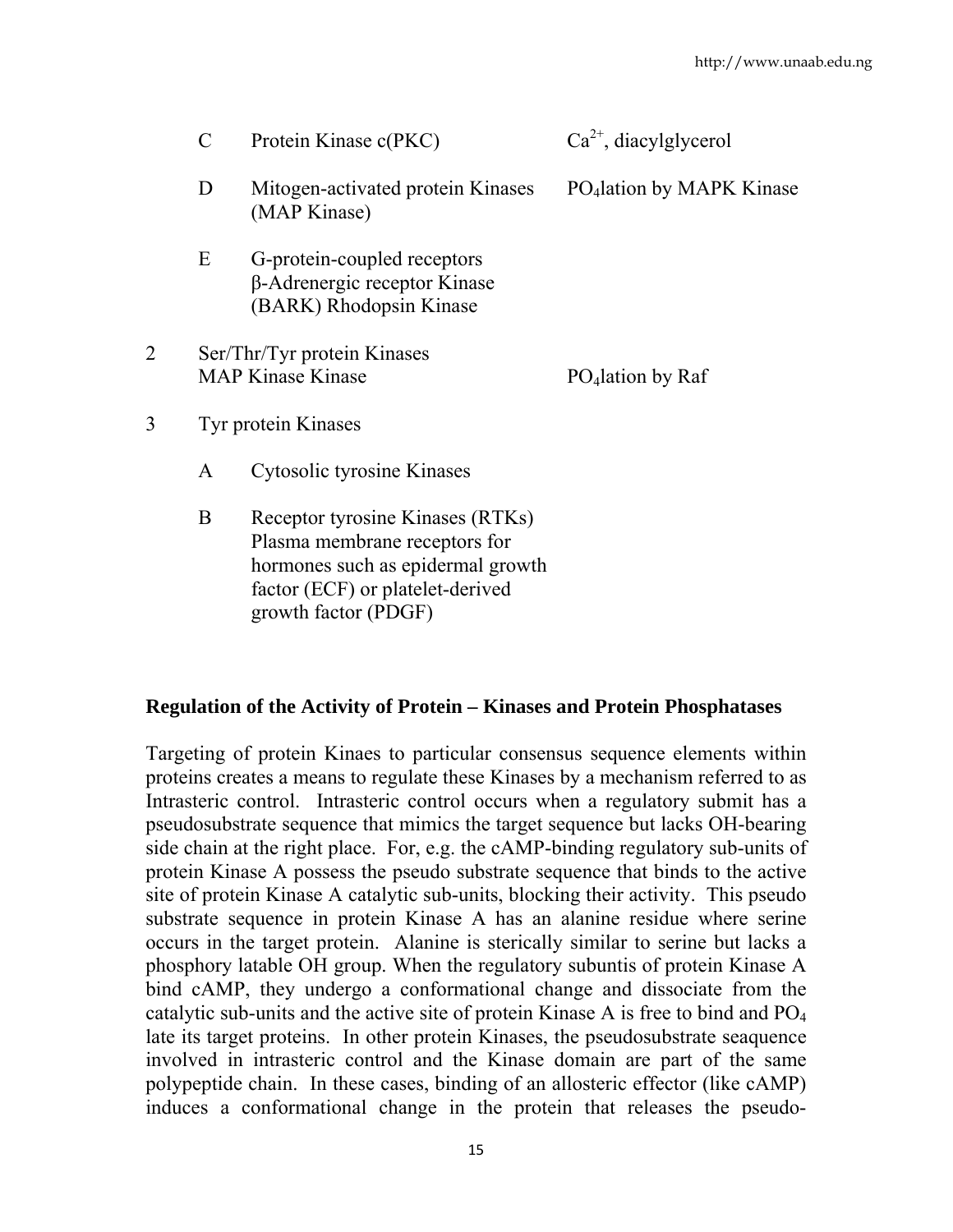substrate sequence from the active site of the Kinase domain and the active site could then P04late its target. Thus, dissociation of the regulatory sub-units activates the catalytic subunits, whereas reassociation suppresses activity.



Regulation of protein phosphatases also involbves  $P0_4$ lation and de-PO<sub>4</sub>lation phosphoprotein phosphatase inhibitor. (PP1-1) is a modulator protein that regulates the activity of phospho-protein phosphatase. When PPI-1 is  $PO_4$ lated on one of its serine residues, it binds to phosphor-protein phosphatase, inhibiting its phosphatase activity. The result is an increased  $PO<sub>4</sub>$ lation of the itner convertible enzyme targeted by the protein Kinase/phosphoprotein phosphatase cycle.

### **Minor Covalent Modification of Enzyme Activity Adenylation**

An alternative mechanism of covalent modification by ATP involves adenylation transfer to an AMP adenylyl group from ATP to the enzyme with the accompanying formation of inorganic pyro  $PO<sub>4</sub>$ . While this is not known to occur in mammalian systems, adenylation is responsible for regulation of the glutamine synthelase and RNA polymerase in *E. coli*, e.g. glutamine synthetase.

 $ATP + glutamate + NH<sub>3</sub>$  GS ADP + glutamine +  $P<sub>1</sub>$ 

Glutamine synthetase is converted from its relatively active form to the less active form by the transfer of 12 mol of AMP from ATP to specific tyrosine residues in each of the 12 sub-units of the enzyme, to yield covalently adenylyl derivatives of the phenolic OH groups of the tyrosines. The enzyme may also be enzymatically de-adenylated to its active form.

### **Importance of PO<sub>4</sub>lation/De-PO<sub>4</sub> lation.**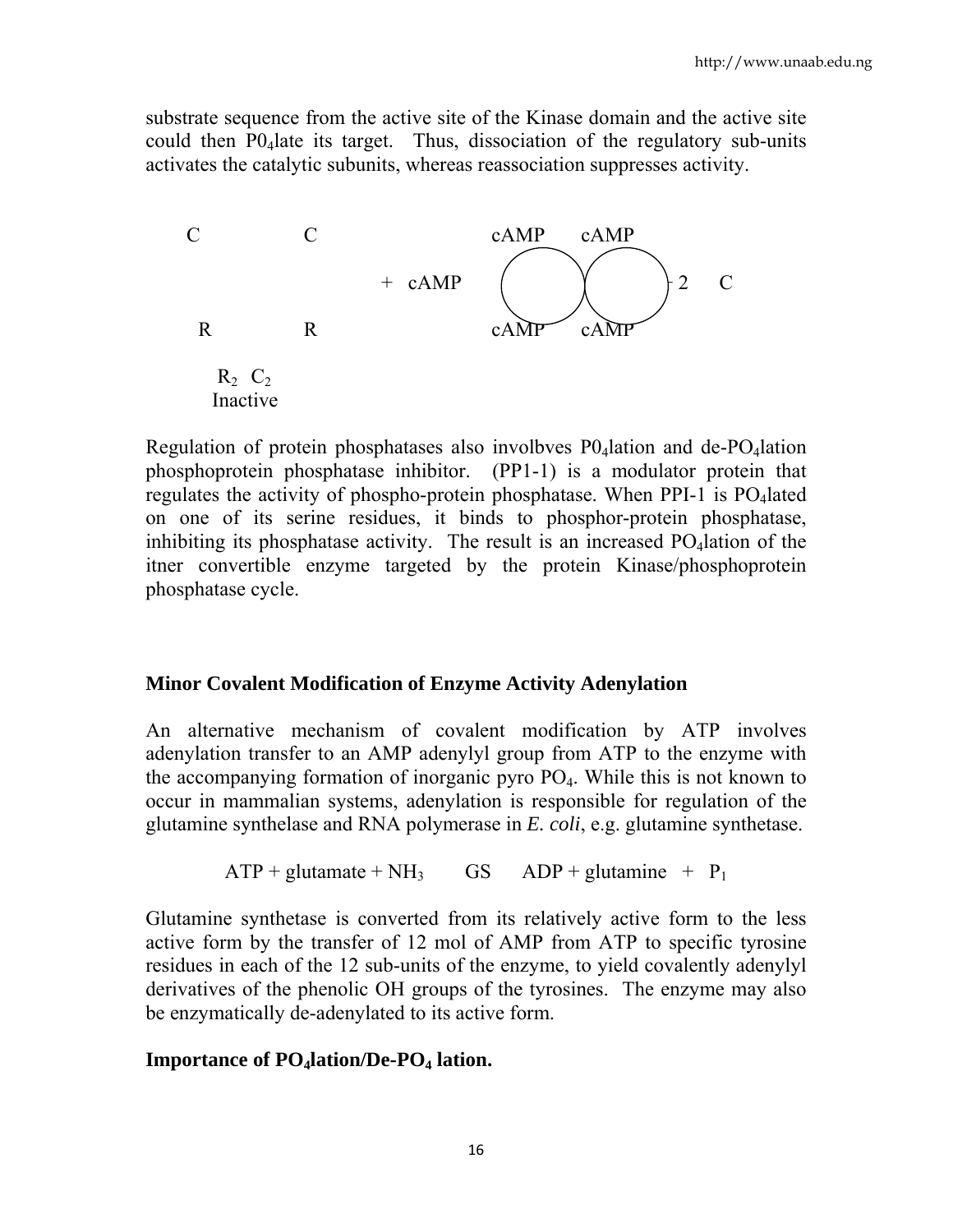A typical mammalian cell possesses thousands of PO<sub>4</sub> lated proteins and several hundred protein Kinases and protein phosphatases that catalyse their interconversion. The abundance of many protein Kinases in cells is an indication of the great importance of protein  $PQ_4$  ation in cellular regulation. Exactly 113 protein Kinase genes have been recognized in yeast while 868 putative protein Kinae genes have been identified in the human genome. The case of interconversion of enzymes between their phosphor- and dephospho-forms accounts for the frequency of  $PO_4$ lation – de $PO_4$ -lation as a mechanism for the control of metabolic pathways. PO<sub>4</sub>lation-de PO<sub>4</sub>lation permits the functional properties of the affected enzyme to be altered only for as long as it serves a specific need. Once the need has passed, the enzyme can be converted back to its original form, ready to respond to the next stimulatory event.

Another factor underlying the widespread use of protein  $PO<sub>4</sub>$ lation-de- $PO<sub>4</sub>$ lation lies in the chemical properties of the phosphoryl group itself. In order to alter an enzyme functional properties, any modification of its chemical structure must influence the protein's 3-dimensional structure. The high charge density of protein-bound phosphoryl group – generally -2 at physiologic pH – and their propensity to form salt bridges with arginy residues make their potent agents for modifying protein structure and function  $PO<sub>4</sub>$ lation generally targets amino acids distant from the catalytic site itself. Consequent conformational changes then influence an enzyme's intrinsic catalytic efficiency or other properties.

PO4lation and de-PO4lation provide for short-term readily reversible regulation of metabolite flow in response to specific physiologic signals. They are both under direct neural and hormonal control.

PO4lation can also alter the location of an enzyme within the cell. It can alter the enzyme's susceptibility to proteolytic degradation, or responsiveness to regulation by allosteric ligands.

The third level at which metabolic regulation is exerted is through the genetic control of the rate of enzyme synthesis or degradation. The rate of a given metabolic sequence must depend on the conc. of the vetuse form of the enzyme in a sequence which in turn is the result of a balance between the rate of its synthesis and the rate of its breakdown. Body proteins are continuously synthesized and degraded – a process referred to as Protein Turnover. While the steady state concs of some enzymes and other proteins remain essentially, or constitutive, over time, the concs of many enzymes are influenced by a wide range of physiologic, hormonal or dietary factors.

# **Control of Enzyme Synthesis.**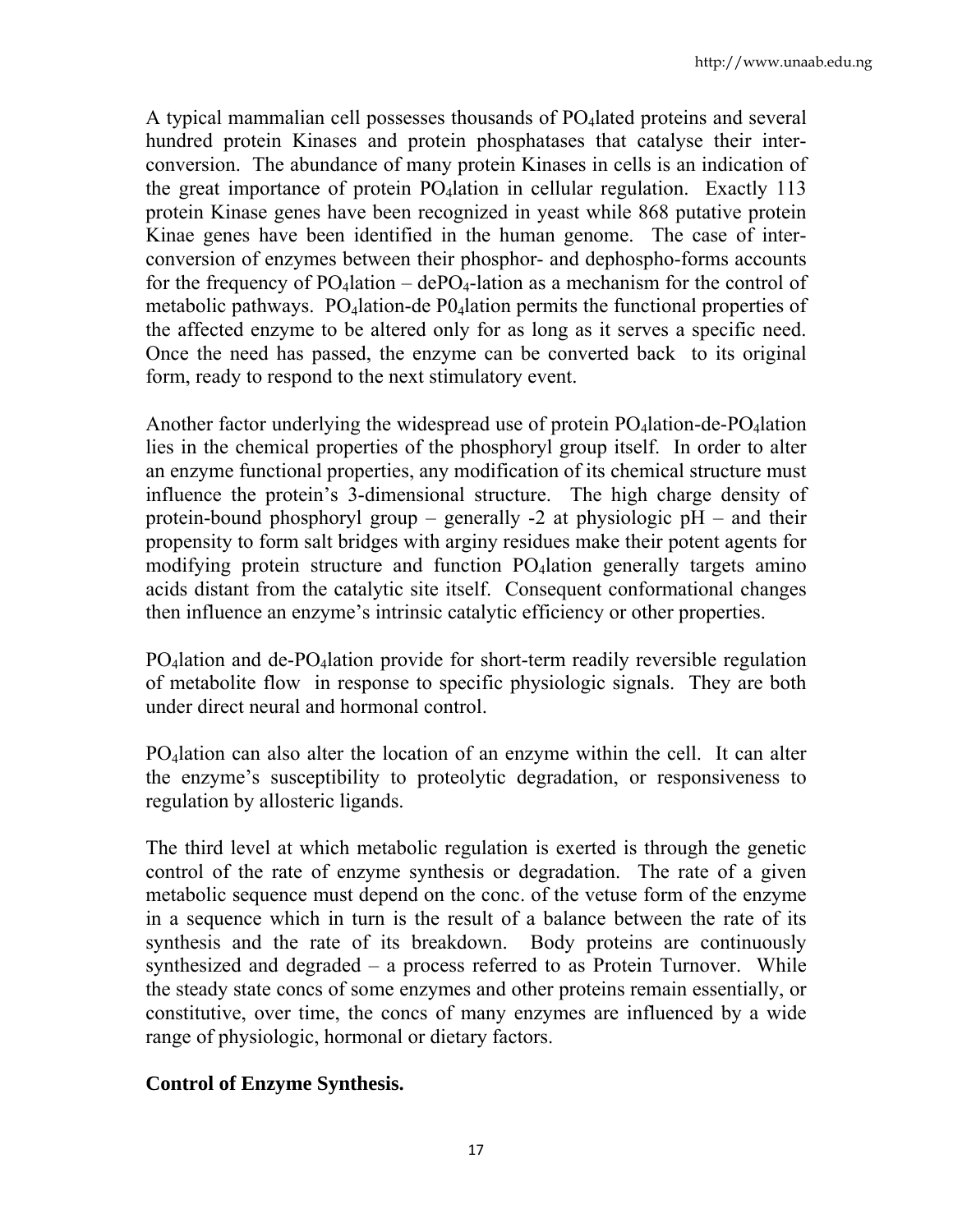The amounts of enzyme synthesized by a cell are determined by transcription regulation if the gene encoding a particular enzyme protein is turned on or off, changes in the amount of enzyme activity soon follow. Induction – activation of enzyme synthesis and repression which is the shut-down of enzyme synthesis, are important mechanisms for the regulation of metabolism. By controlling the amount of an enzyme that is present at any moment, cells can either activate or terminate various metabolic routes.

Inducible enzymes of humans include tryptophan pyrrolase, threonine dehydrase tyrosine-α-Ketoglutarate amino transferase, enzymes of the urea cycle, HMG-CoA reductase and cytochrome P450. Both induction and repression involve cis elements, specific DNA sequences located upstream of regulated genes (Operons) and trans-acting regulation proteins, e.g. Dietary Cholesterol decreases hepatic synthesis of cholesterol. This feedback regulation does not involve feedback inhibition, rather, HMG-CoA reductase, the ratelimiting enzyme of cholesterogenesis is affected. Regulation in response to dietary cholesterol involves curtailment by cholesterol or a cholesterol metabolite of the expression of the gene that encodes HMG-CoA reductase.

## **Control of Enzyme Degradation**

Enzyme/protein degradation poses a real hazard to cellular processes. To control this hazard, protein degradation is compartmentalized, either in macromolecular structures known as Proteasomes or in degradative organelles such as lysosomes. Protein degradation within lysosomes is largely nonselective, selection occurs during lysosomal uptake. Proteasomes are found in encaryotic as well as prokaryotic cells. Regulation of protein levels through degradation is an essential cellular mechanism. It is both rapid and irreversible. In many animals, many proteins are degraded by the ubiquitin-proteasome pathway. Eukaryotic cells contain 2 forms of proteasomes – the 20S proteasomes and its larger counterpart, the 26S proteasome. The eukaryotic 26S proteasome is made up of a 20S proteasome and 2 additional substructures known as 19S regulators (also called 19S caps or PA 700). Overall the 26S proteasomes has 2 copies each of 32 to 34 distinct sub-units, 14 in the 20S core and 18 to 20 in the cap structures. The 20S are contains 7 different kinds of  $\alpha$ subunits and 7 different kinds of β-sub units. The sub-units are arranged in the form of a hollow cylinders.

$$
19S \t\t 20S \t\t 19S
$$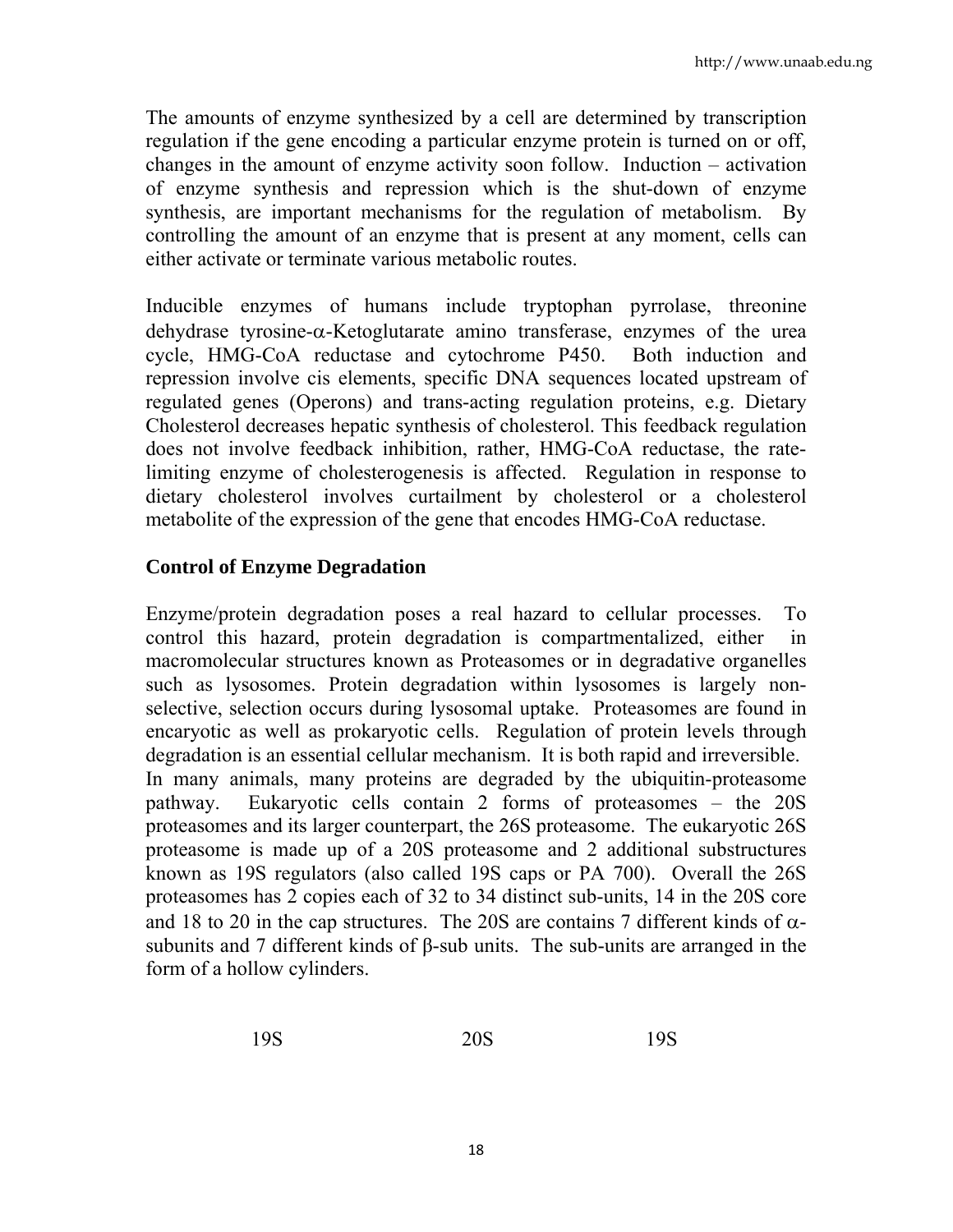The active sites of the proteolytic sub-units face the interior of the cylinder, thus preventing indiscriminate degradation of cellular proteins.

The most common mechanism by which proteins are labeled for proteasome degradation is Ubiquitination – the covalent attachment/ligation of one or more ubiquitin molecules to the protein. Ubiquitin is a small, approximately 75 residue protein that is highly conserved among eukaryotes. Three additional proteins are involved in ubiquitination. They are  $E_1$ ,  $E_2$ , and  $E_3$  ligases.

Mechanism of Ubiquitination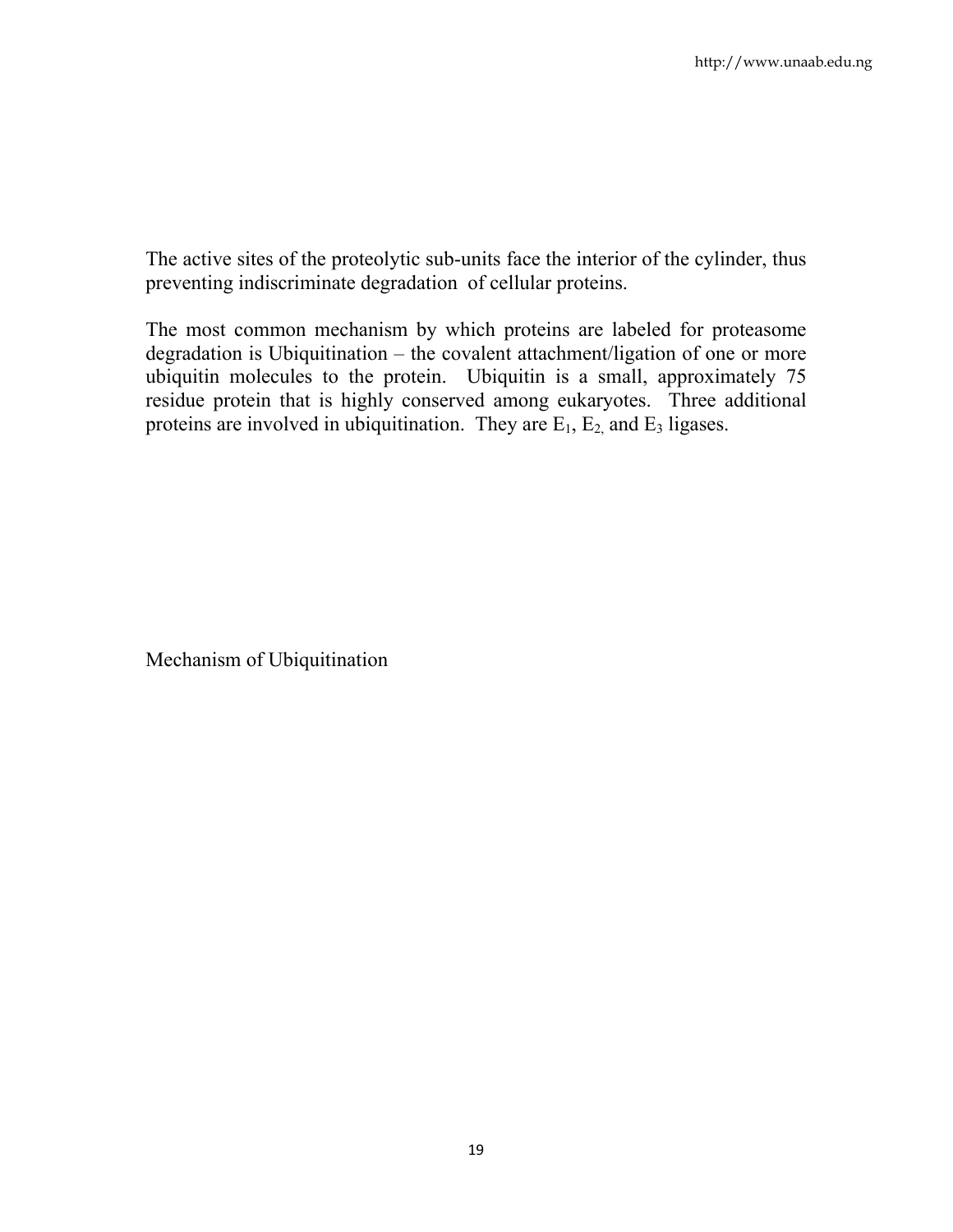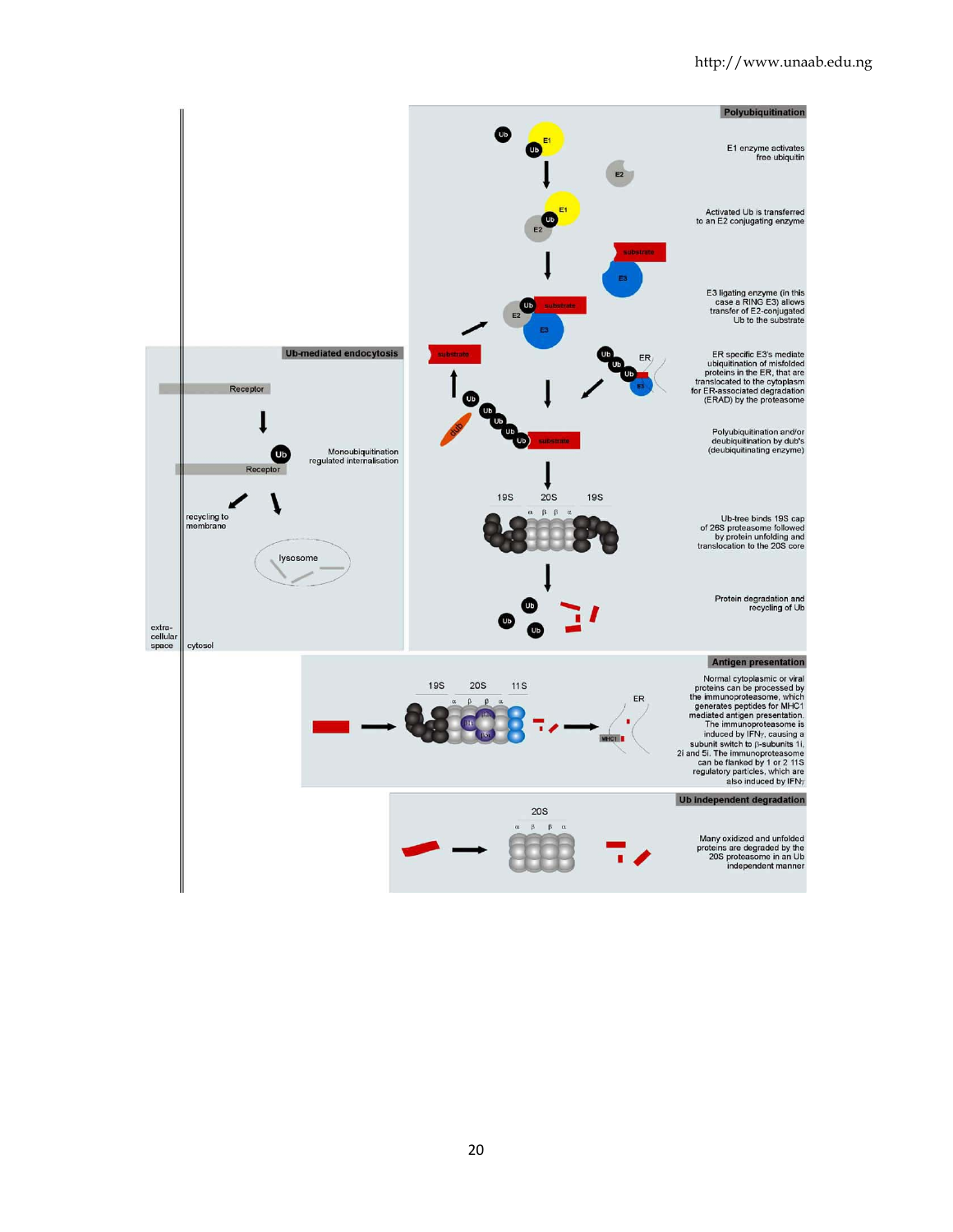(1)  $E_1$  Ubiquitin – activating enzyme

 $E_1$  (Ubiquiting-activating enzyme) becomes attached through a thioester bond to the C-terminal Glu residue of ubiquitin through an ATP-driven formation of an activated ubiquitin-adenylate intermediate. Ubiquitin is then transferred from  $E_1$  to an SH group on  $E_2$ , the ubiquitin carrier protein, a family of at least 7 different small proteins, many of which are heat shock proteins. In protein degradation,  $E_2$ -S-ubiquinin transfers ubiquitin to free amino groups on proteins selected by  $E_3$ , the ubiquitin-protein ligase. Upon binding a protein substrate,  $F_3$  catalyses the transfer of ubiquitin from  $E_2S$ -ubiquitin to free amino groups (usually  $Lys-E-NH_2$ ) on the protein. More than one ubiquitin may be attached to a protein substrate. Ubiquitin has 7 Lysine residues at positions 6, 11, 27, 29, 33, 48 and 63.  $E_3$  plays a central role in recognizing and selecting proteins for degradation.  $E_3$  selects proteins by the nature of the N-terminal amino acid. Proteins must have a free  $\alpha$ -amino acid terminus to be susceptible. Proteins having either Met, Ser, Ala, Thr, Val, Gly or Cys at the amino terminus are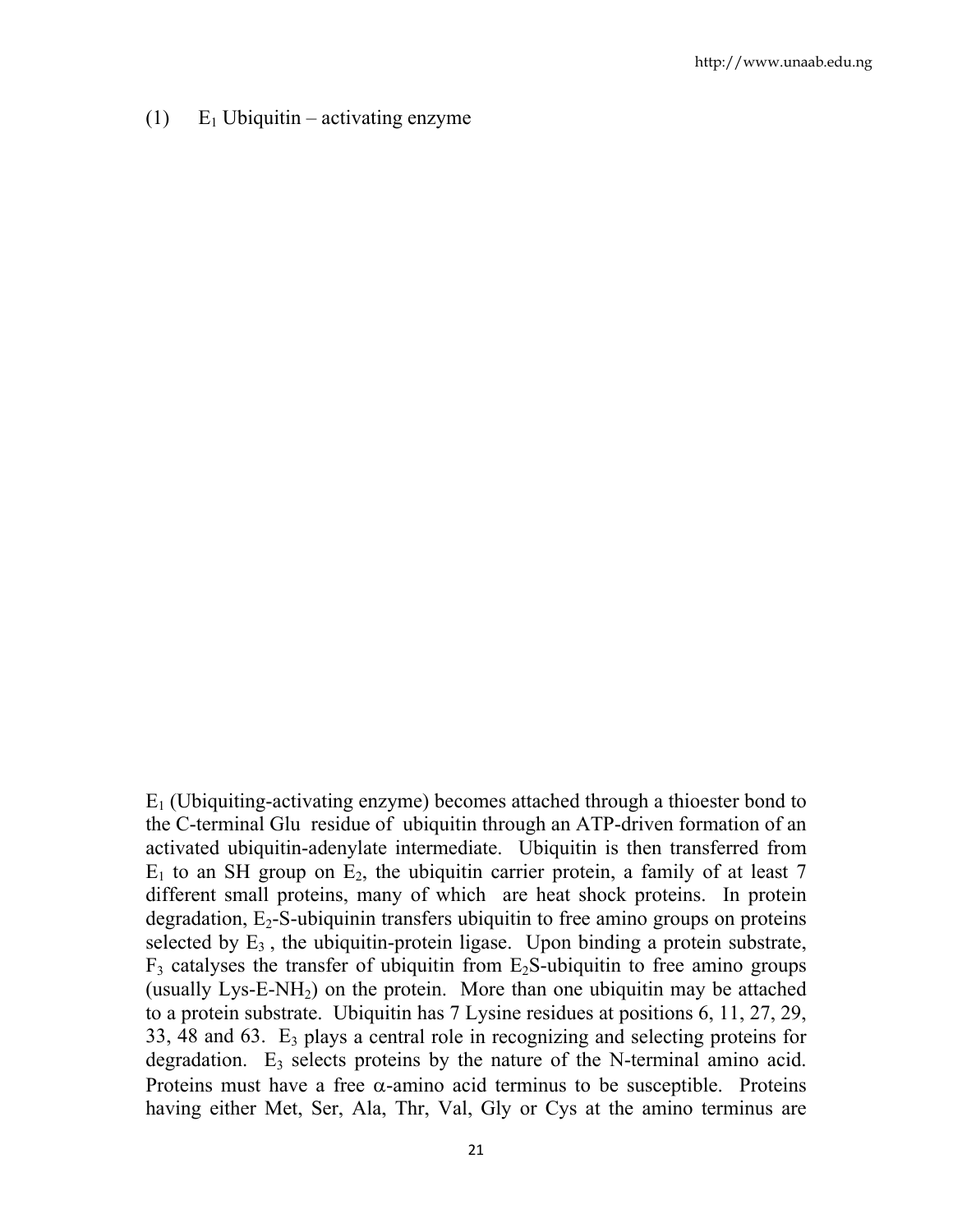resistant to the ubiquitin-mediated degradation pathway. However, proteins, yaving Arg, Lys, His, Phe, Lyr, Try, Leu, Asn, Gln, Asp or Glu – N terminal are susceptible. Most proteins with susceptible N-terminal residues are not normal intra-cellular proteins but tend to be secreted proteins in which the susceptible residue has been exposed by action of a signal peptidase.

The ubiquitin-proteasone pathway is thus responsible both for the regulated degradation of selected cellular proteins, e.g;. cyclins, in response to specific intra or extra-cellular signals and for the removal of defective or aberrant protein species. The key to the versatility and selectivity of the ubiquitin proteasome system resides in both the variety of intra-cellular  $E_3$  ligases and their ability to discriminate between different physical or conformational states of a target protein. Thus, the ubiquitin – proteasome pathway can selectively degrade proteins whose physical integrity and functional competency has been compromised by the loss of or damage to a prosthetic group, oxidation of systems or histidine residues, or deamidation of asparagines or glutamine residues. Recognition by proteolytic enzymes also can be regulated by covalent modifications such as PO4lation, binding of substrates or allosteric effectors or association with membranes oligonucleotides or other proteins. A growing body of evidence suggests that dysanctions of the ubiquitin-proteasome pathway contribute to the accumulation of aberrantly folded protein species xteristic of several neurodegenerative diseases.

(4) Metabolic regulation can also be effected by hormones. Hormones are chemical messengers elaborated by endocrine glands that pass via the blood to certain target tissues where they stimulate or inhibit specific metabolic activities. For instance, both insulin and glucagon regulate the metabolism of glucose.

Other ways of Regulating Metabolic pathways

(1) Covalent activation of zymogens.

Most proteins become fully active when their synthesis is completed and they spontaneously fold into their nature, 3-dimensional conformation/structures. Some proteins, however, are synthesized and secreted as in active precursors known as Proproteins. The proteins of enzymes are termed Proenzymes or Zymogens. They acquire full activity only upon specific proteolytic cleavage of one or several of their peptide bonds. Unlike allosteric regulation or covalent modification, zymogen activation is an irreversible process. Activation of enzymes and other physiologically proteins by specific proteolysis is a strategy frequently exploited by biological systems to switch on processes at the appropriate time and place. Proteins synthesized as proproteins include the hormone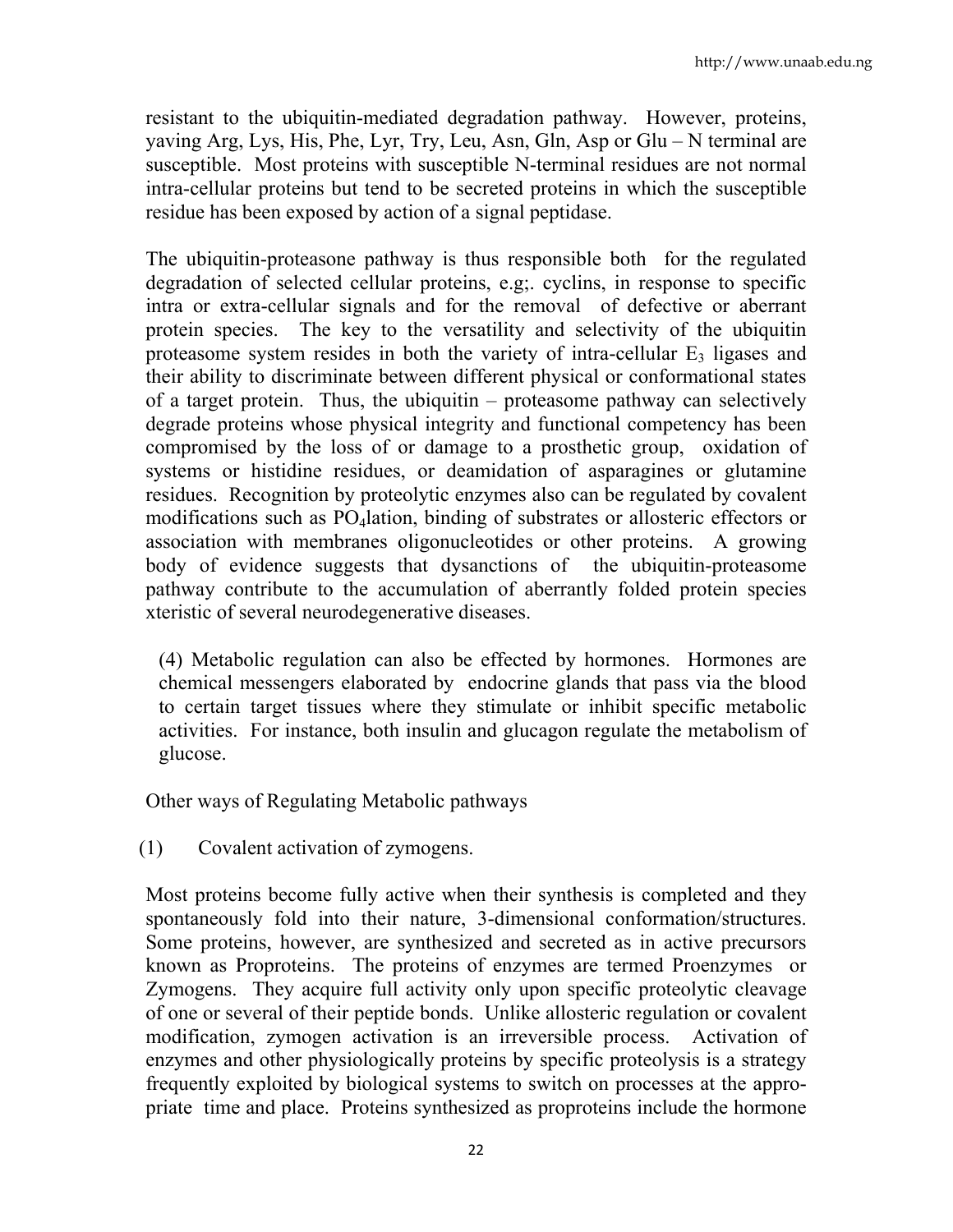insulin, the digestive enzymes pepsintrypsin and chymotrypsin, several factors of the blood clatting and blood clot dissolution cascades and the connective tissue protein collagen

| Origin              | Zymogen                                               | <b>Active Protein</b>                     |
|---------------------|-------------------------------------------------------|-------------------------------------------|
| Pancreas            | Trypsinogen                                           | Trypsin                                   |
| Pancreas            | Chymotrypsinogen                                      | Chymo trypsin                             |
| Pancreas            | Procarboxypeptidase                                   | Carboxypeptidase                          |
| Pancreas<br>Stomach | Proelestase<br>Pepsinogen<br>Pnansulin<br>Procollagen | Elastase<br>Pepsin<br>Insulin<br>Collagen |

Insulin – Secreted as Proinsulin – 86 residue. Proteolytic removal of residues 31 to 65 yields insulin.

Proteolytic enzymes of the digestive tracts. Enzymes of the digestive tract that hydrolyse dietary proteins are synthesized in the stomach and pancreas as zymogens. When these enzymes are secreted into the GIT, they are coverted into their active forms by the selective hydrolytic cleavage of one or more specific peptide bonds in the zymogen molecule.

 pepsin Pepsiinogen ------------------- pepsin + peptides free pepsin at low pH removes  $H^+$ 

42 amino acid residues as a mixture of peptides from the N-terminal end of pepsinogen.

 Entero Trypsinogen --------------- Trypsin + hexapeptide. Entero Kinase converts Kinase

Trypsinogen to trypsin by removal of a hexapeptide from the N-terminal end. The activation of chymotrypsin however reps. a peculiar and interesting example. Chymotrypsinogen is a 245 residue polypeptide chain X-linked by 5 disulphide bonds.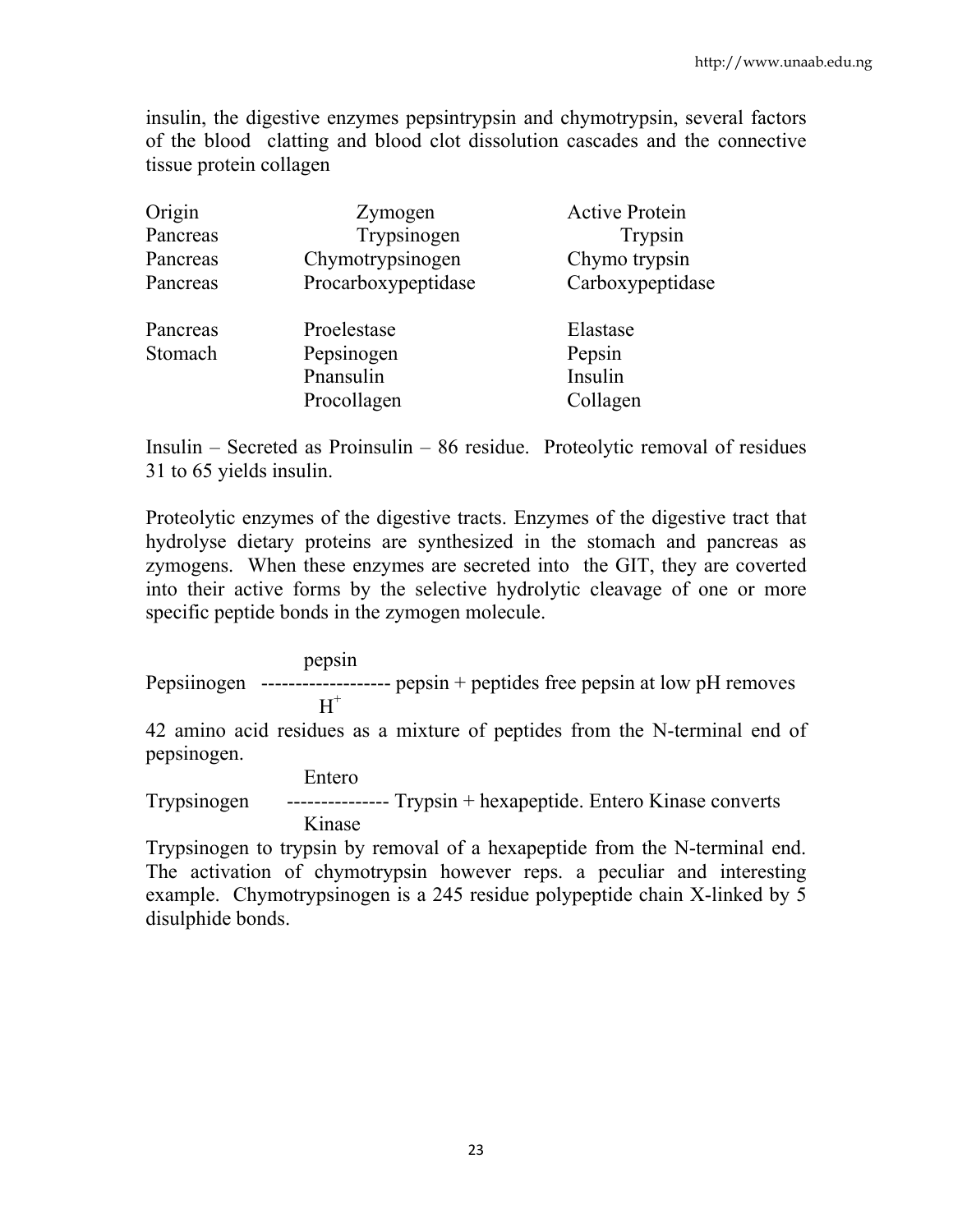Chymotrypsinogen is converted to an enzymatically active form called II-Chymotrypsin when trypsin cleaves the peptide bond joining  $Arg<sup>15</sup>$  and  $Ile<sup>16</sup>$ . The enzymatically active II-Chymotrypsin acts upon other  $II$  – Chymotrysin molecules, excising 2 dipeptides;  $\text{Ser}^{14} \text{Arg}^{15}$  and  $\text{Thr}^{14} \text{Asn}^{148}$ . The end-product of this series of proteolysis is the nature protease  $\alpha$ -Chymotrypsin, in which the 3 peptide chains, A (residues 1-13) B (residues 16-146), and C (residues 149 – 245), remain together because they are linked by 2 disulphide bonds one from A to B and one from B to C. It is interesting to note that the coversion of inactive chymotrypsinogen to active II-Chymotrypsin requires the cleavage of just one particular peptide bond. The Zymogens are kept from exerting proteolytic activity on intracellular proteins so long as they remain within the cells in which they are made. They are turned on to generate the active form only after they are secreted into the GIT. As mentioned earlier, this type of covalent regulation is one-way: there are no known enzymatic reactions which can transform these 3-enzymes back into their respective zymogens.

### Blood Clotting

The formation of blood clots is the result of a series of zymogen activations. The amplification achieved by this cascade of enzymatic activations allows blood clotting to occur rapidly in response to injury.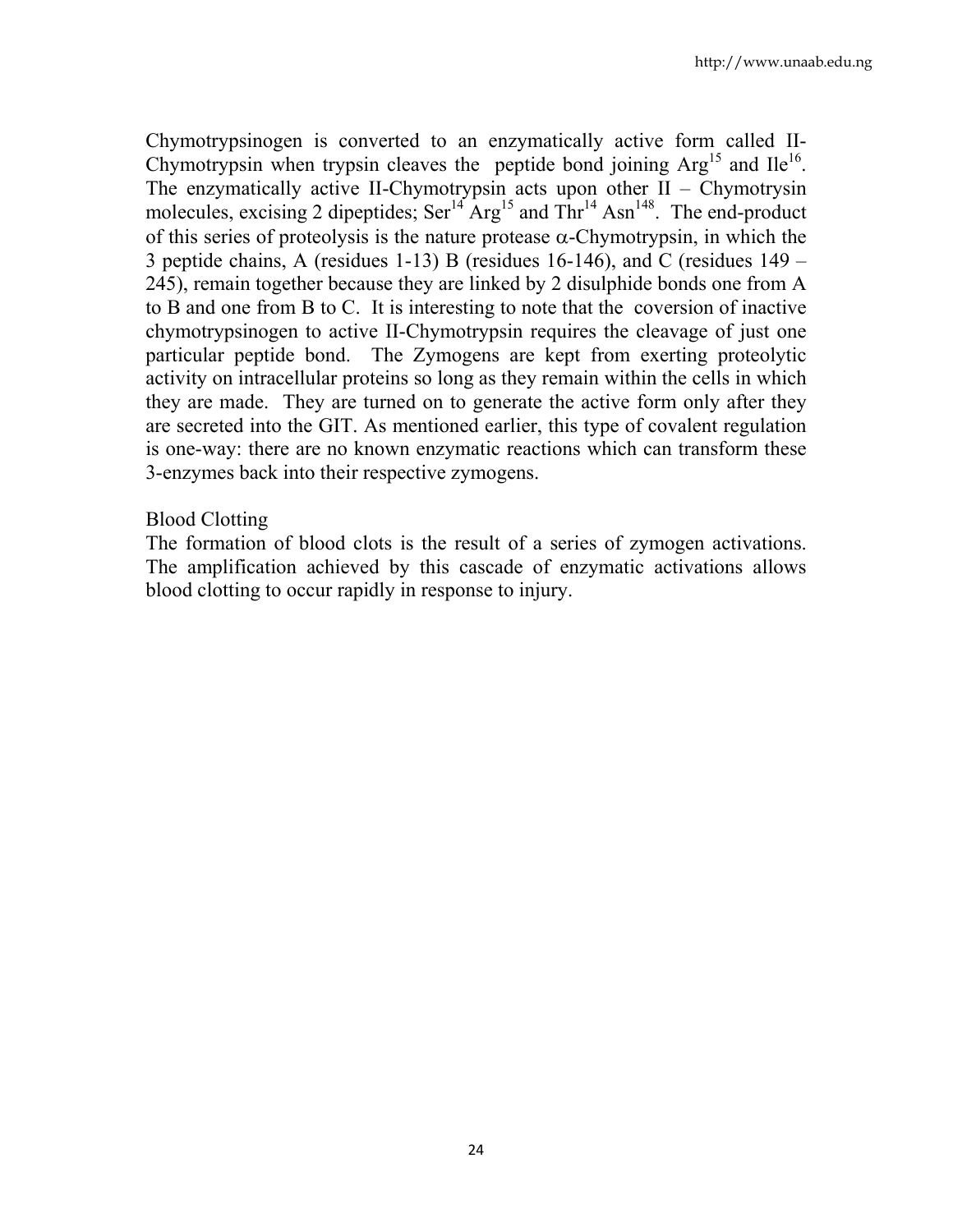Thrombin cleaves peptides rich in –ve charge from fibrinogen, converting II to fibrin. Fibrin aggregates into ordered fibrous arrays that are subsequently stabilized by covalent X-links. Thrombin specifically cleaves Arg-Gly peptide bonds.

### 2. Isozymes

Anlther type of regulation of metabolic activity is through the participation of isozymes. Isozymes are multiple forms of the same enzyme that occur in a single species of organism or even in a single cell. A classic, e.g. is mammalian lactate DH, which exists as 5 different isozymes in the tissues of rat and other vertebrates. They all catalyse the same overall reaction.

Lactate +  $NAD$  + Pyruvate +  $NADA$  + HT

- (1) All 5 isozymes have the same mut, about 134,000
- (2)All contain 4 polypeptide chains eachof mut 33,500
- (3)The 5 isozymes consist of 5 different combinations of 2 different kinds of polypeptide chains designated A and B. The isozyme predominating in skeletal muscle has 4 identical A chains and is designated A4. Another which predominates in heart has 4 identical B chains and is designated B4. The other 3 isozomes have the composition  $A_3B$ ,  $A_2B_2$  and  $AB_3$ .
- (4)Although tye all catalyse the same reaction, they differe in their dependence on substrate conc., particularly pyruvate, as well as their Vimax values when pyruvate is the substrate. The isozyme A4, xteristic of skeletal muscle and embryonic tissues, reduces pyruvate to lactate at a relatively high rate. The B4 isozyme on the other hand, Xteristic of the heart and other red muscles, reduces pyruvate at a relatively low rate. Mroeover, the dehydrogen nation of lactate catalysed by the B4 isozyme is strongly inhibited by pyruvate. The other LDH isozymes have kinetic properties intermediate between those of the A4 and B4 isozymes in proportion to their relative content of A and B chains.
- (5)If se then compare these kinetic xteristics with the metabolic features of the tissues in which the A4 and B4 isozymes predominate, the function of LDH isozymes becomes clear. Skeletal muscle and embryonic tissue have anaerobic metabolism, thus can convert glucose to lactate via glycolysis. A4 isozyme is thus adapted for this role and has a high Vmax